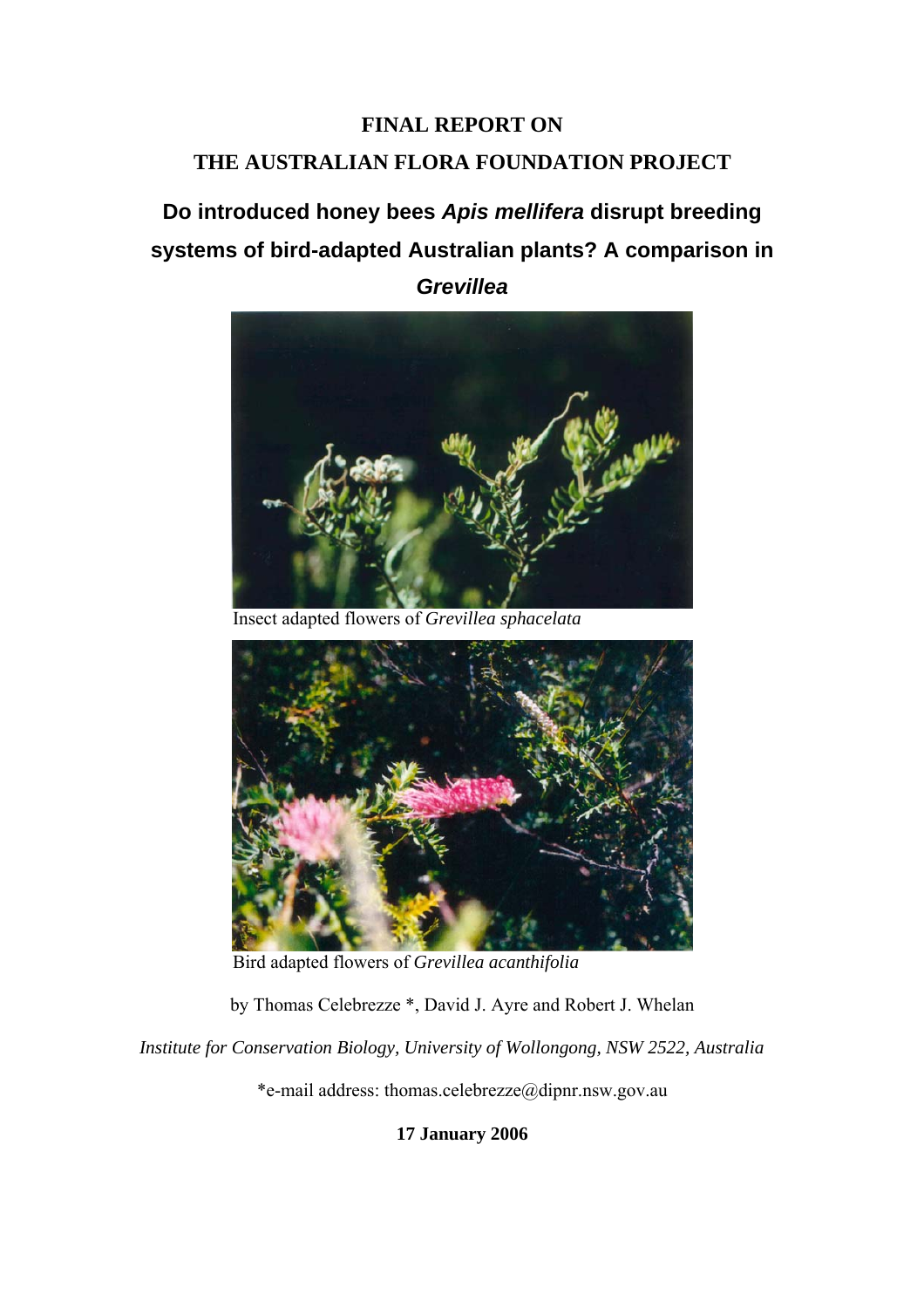# **Do introduced honey bees** *Apis mellifera* **disrupt breeding systems of bird-adapted Australian plants? A comparison in** *Grevillea.*

by Thomas Celebrezze \*, David J. Ayre and Robert J. Whelan *Institute for Conservation Biology, University of Wollongong, NSW 2522, Australia* \*e-mail address: [thomas.celebrezze@dipnr.nsw.gov.au](mailto:thomas.celebrezze@dipnr.nsw.gov.au)

### **Abstract**

Worldwide, the effects of honeybees *Apis mellifera* as exotic pollinators are contentious, and in Australia, the wide range of plant species potentially impacted calls for a strategic approach to conservation risk assessment. We conducted a comparative, experimental test of the hypothesis that introduced honey bees reduced effective pollination in bird-adapted (but not insect-adapted) plant species. Our results did not support this hypothesis.

Honey bees visited *Grevillea sphacelata* flowers 63 times more frequently than the combined visits of six native insects. Even though honey bees appeared to always contact pollen and stigmas ( $n=880$  honeybee visits), less than  $1\%$  of visits (5) resulted in visible deposition of pollen on honey bees. The plant population studied was pollinator-limited in fruit production, produced 4–13 times more fruit following cross pollination than openpollination (Mann-Whitney *P*<0.001).

Honey bees were the only potential pollinators we observed visiting *G. acanthifolia* inflorescences from which birds were excluded, a treatment which resulted in equivalent fruit set to open pollination in five of six experiments. However, in the remaining experiment, reproductive success  $(1.30\pm0.26$  fruits per inflorescence) was significantly greater for open pollinated inflorescences (0.80±0.17, Wilcoxon Signed Rank *P*<0.033). Fruits were highly outcrossed regardless of whether birds were excluded  $(t_m=0.92\pm0.08$  and 0.86 $\pm$ 0.09 SD for open pollination; and  $t_m$ =0.93 $\pm$ 0.08 and 0.78 $\pm$ 0.14 for bird-exclusion). **Keywords: Bird pollination; Exotic species; Alien species, Geitonogamy; Outcrossing,** 

#### *Grevillea acanthifolia***,** *Grevillea sphacelata***, Grey Spider Flower**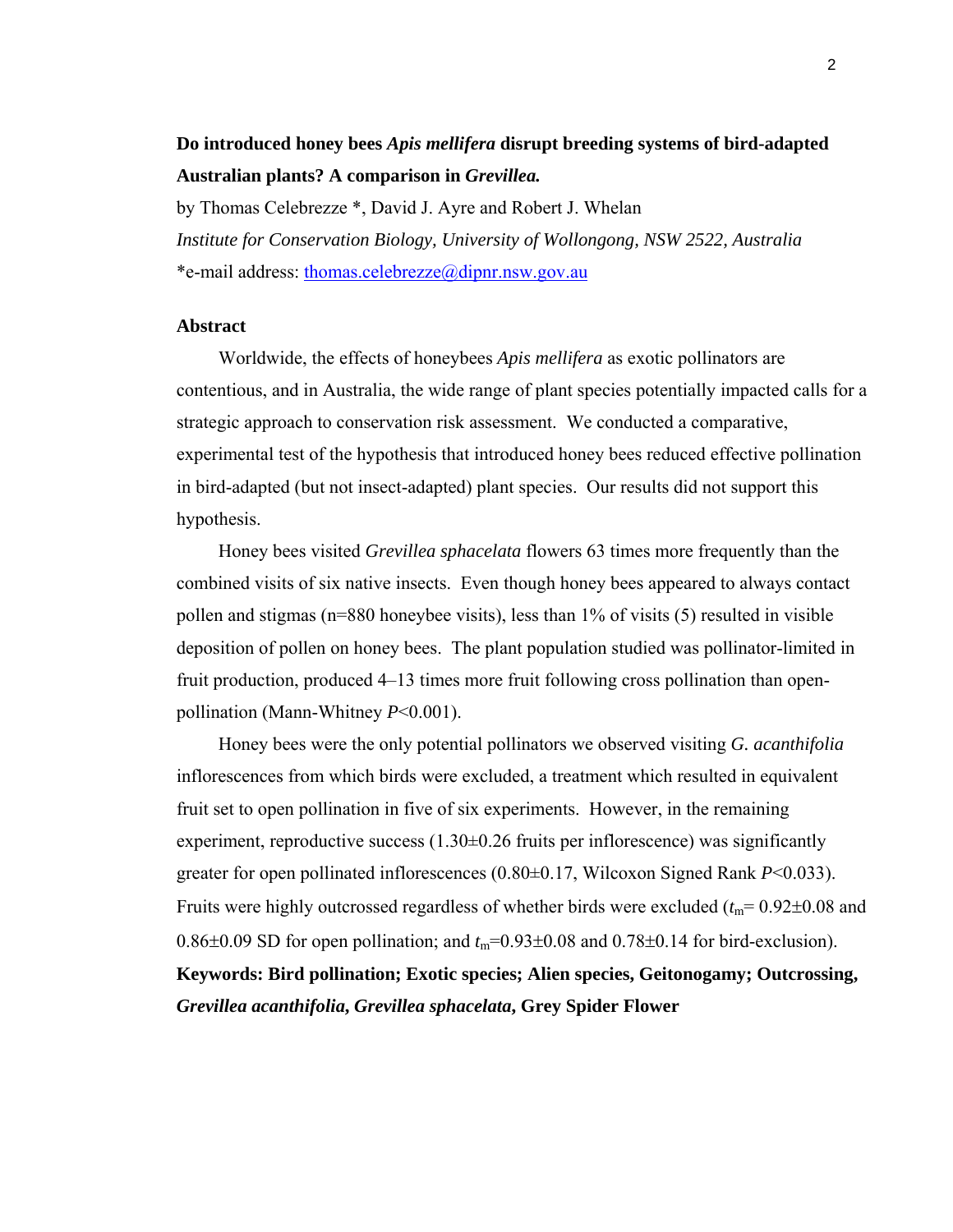#### **1. Introduction**

The Australian flora has a great diversity of pollinating organisms including mammals, such as gliding marsupials (Carthew and Goldingay 1997), birds (Ford and Paton 1986; Paton 1986) and thousands of species of solitary flies, bees and other insects (Michener 1965; Armstrong 1979). Around 100 Australian bird species forage for nectar (Ford et al. 1979) and it is estimated that about 1,000 Australian plant species possess adaptations (Gould and Vrba 1982, hereafter "adaptations") which promote pollination by birds (Stebbins 1974). Importantly, this diversity of Australian pollination systems is believed to have evolved for the past 40 million years in the absence of social pollinating insects (Michener 1965).

Since their introduction to Australia in the 1820s, honey bees have populated much of the temperate and subtropical zones in both domestic and feral hives. Honey bees collect pollen and/or nectar from more than 1,000 plant species across at least 200 plant genera (Paton 1996), and can remove in excess of 80% of the nectar or pollen produced by some species of plants (Paton 1990; Paton 1993). In many species adapted to bird or mammal pollination, the nectary, pollen and stigmas are too widely separated for honey bees to make concurrent contact while foraging for nectar (e.g. Ford and Paton 1986; Taylor and Whelan 1988; Paton 1993).

Because honey bees now interact with so many native Australian plant species, and so many Australian native plants are already threatened (Briggs and Leigh 1988), there is an urgent need to identify those types of plant species that are likely to face a significant threat from honey bees. The situation is further complicated because the honey industry based on commercial hives is very profitable (Gibbs and Muirhead 1998), feral honey bee control is prohibitively costly (Oldroyd 1998), honey bees may be supplementing pollination for some plant populations where native pollinator populations are reduced (Paton 2000), and honey bees may increase fruit set – which may increase populations of some plant species to the detriment of others (Paton 1997). It is clear that trying to study the effects of honey bees one plant species at a time is not strategic, and scientists should aim to provide policy makers and managers with tested principles which would enable them to balance the various risks and benefits of honey bees.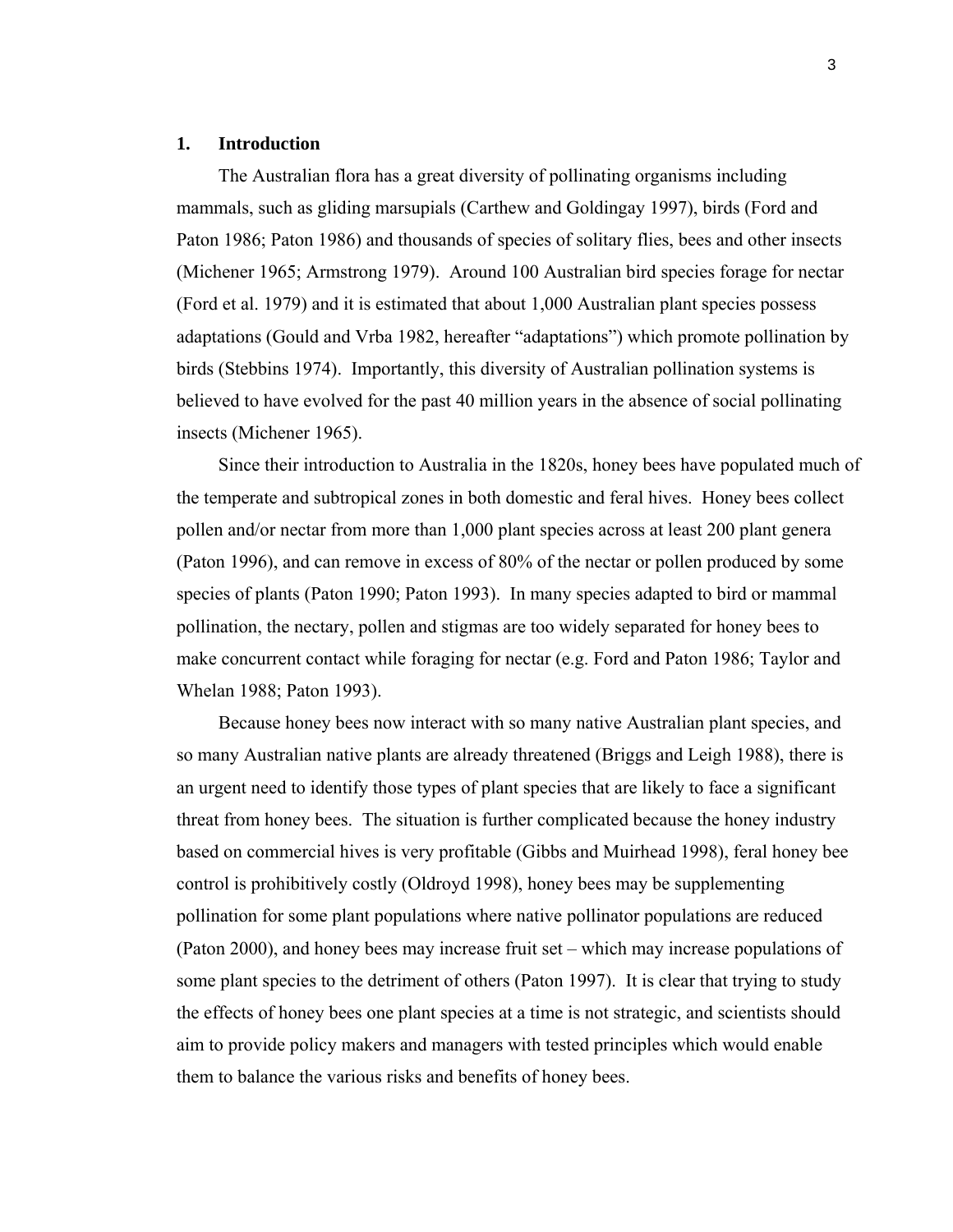Many ecologists consider that honey bees will disrupt the pollination ecology of vertebrate-adapted plant species generally (e.g. Taylor and Whelan 1988; Vaughton 1992; Paton 1996; Pyke 1999). Selective exposure experiments have shown that honey bees can pollinate vertebrate-pollinated plants in several genera (such as *Banksia, Grevillea, Callistemon, Correa, Cyanthodes* and *Brachyloma*) but the quantity of fruit and/or seed produced was generally lower than when vertebrates also had access to flowers (e.g. Taylor and Whelan 1988; Paton 1996; Vaughton 1996; Faulks 1999; Higham and McQuillan 2000; Celebrezze and Paton 2004). Honey bees may also alter seed quality; England et al. (2001) detected a slight but significant increase in honey bee-mediated inbreeding for a self-compatible bird-adapted plant species. This may be because honey bees moved shorter distances while foraging for nectar than birds did (Ayre et al. 1994; Richardson et al. 2000), although we cannot rule out a simple increase in autogamy.

Despite the variety of studies illustrating that honey bees alter pollination systems in Australia, none has tested the hypothesis that vertebrate-adapted plants are more susceptible to negative impacts than insect-adapted plants through comparative experimental study of species with contrasting pollination adaptations within a plant family. The plant family Proteaceae is ideal for such a comparison. The 46 Australian genera encompass 1,100 species (CSIRO 1995), most with secondary pollen presentation (Yeo 1992). In species with this characteristic, pollen is deposited near the stigmatic surface prior to the bud opening to expose the pistil (Collins and Rebelo 1987; Ayre and Whelan 1989). The length and shape of the pollen presenter and the arrangement of up to 1,000 flowers in inflorescences, have evolved into configurations suited to mammal, bird and insect pollination (Collins and Rebelo 1987; Taylor and Whelan 1988). Several studies on the Proteaceae have linked pollinator behaviour and breeding systems with reproductive and genetic outcomes (Ayre et al. 1994; Richardson et al. 2000; England et al. 2001; Llorens 2004).

In this study, we tested the hypothesis that honey bees are detrimental to pollination systems of bird-adapted but not insect-adapted species. We compared the effects of honey bees on the reproductive success of two species of Proteaceae in the genus *Grevillea* with insect-adapted flowers (*G. sphacelata*) and bird-adapted flowers (*G. acanthifolia*) (Collins and Rebelo 1987). For each species, we determined the breeding systems using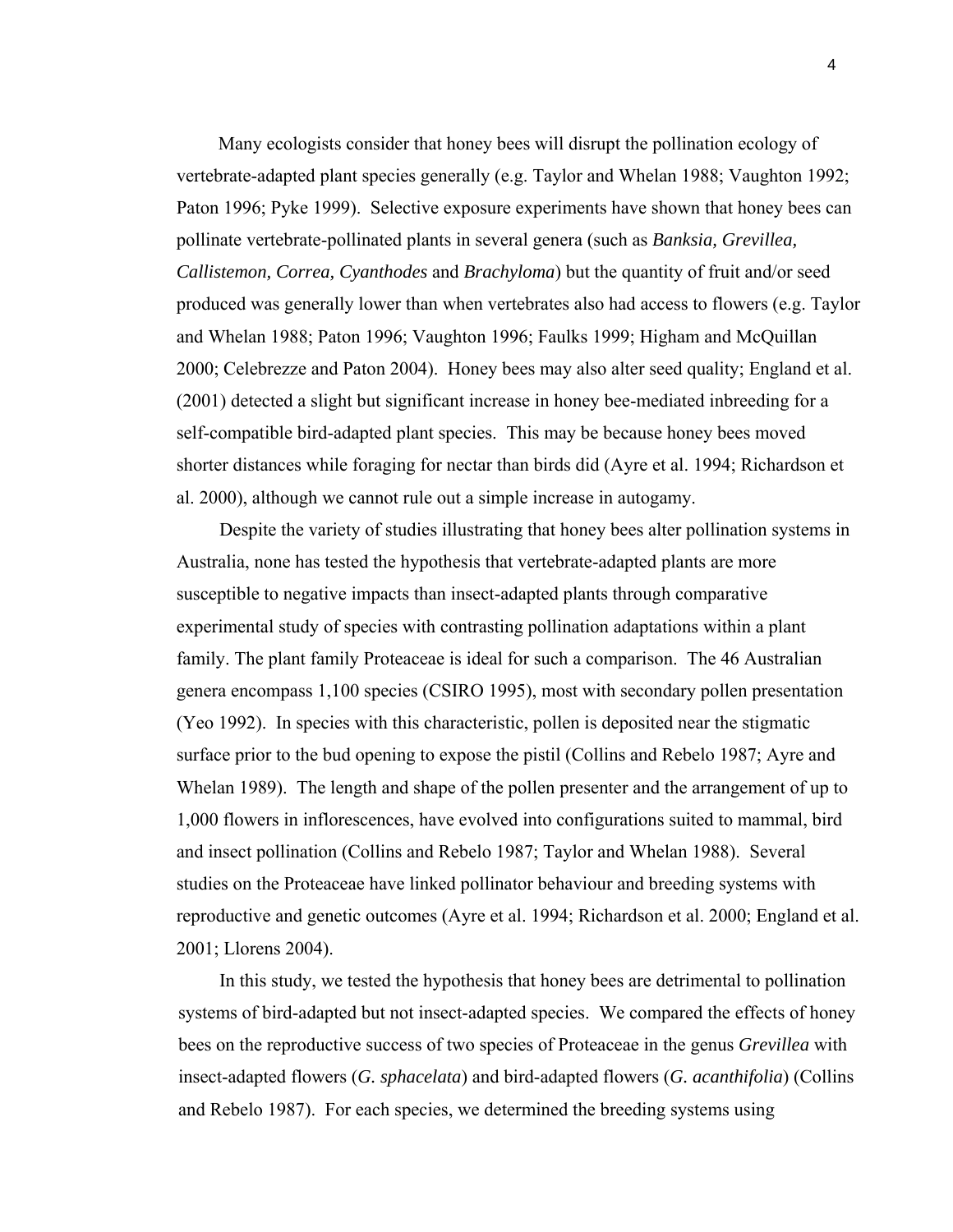experimental self- and cross-pollination and observed the behaviour of floral visitors. We then used experimental pollinator exposures to examine the effect of excluding birds (and other large pollinators) compared to open pollination. For the bird-adapted species, we also compared the genetic quality of seeds produced by exposure to all pollinators with those from which birds were excluded.

We predicted that:

- (i) for the insect-adapted *Grevillea sphacelata*, pollination by honey bees would be as successful as experimental cross-pollination;
- (ii) for the bird-adapted *G. acanthifolia*, exclusion of birds but not honeybees would result in significantly less successful pollination than open-pollination; and
- (iii) *G. acanthifolia* seeds produced by exposure to honey bees alone would be significantly less outcrossed and display more biparental inbreeding than those produced through open-pollination.

We did not assess the effect of honey bees on genetic seed quality in *G. sphacelata* because Richardson et al. (2000) showed that this species was self-incompatible and all seeds produced were the result of biparental inbreeding.

# **2. Methods**

# *2.1 Study species and sites*

Both study species are woody perennial shrubs. Each inflorescence of *G. sphacelata* is 1-3 cm in diameter and produces 10–20 flowers radiating from a central pedicel, hence the common name "spider flower". A gap of approximately 0.5 cm separates the nectary and the pollen presenter so insects longer than 1 cm from tip of head to end of thorax–including honey bees–are likely to brush the pollen presenter while collecting nectar (Fig. 1(a)). The red flowers of *G. acanthifolia* (Fig. 1(b)) are arranged in racemose inflorescences ("toothbrush") that are visited by nectar-feeding birds (Celebrezze, pers. obs.).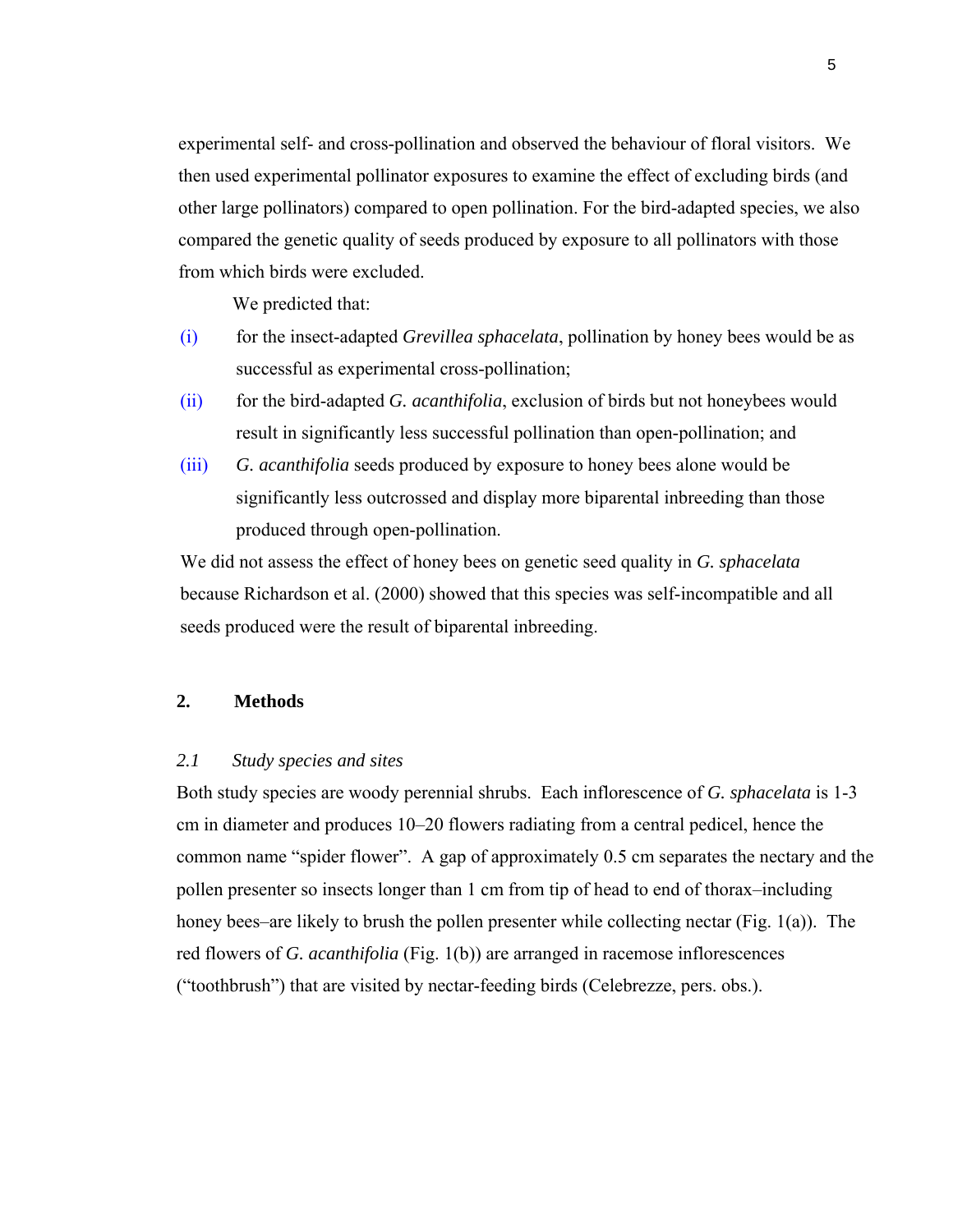**Fig. 1**. The foraging behaviour of (a) honey bees at flowers of *Grevillea sphacelata* and (b) honey bees and birds at *Grevillea acanthifolia*. (a) Honey bees, as well as several species of native insects such as flies, collect nectar from the flowers of *G. sphacelata*, generally contacting the pollen presenter in the process. (b) Birds usually contact presenters as they probe *G. acathifolia* inflorescences for nectar. Honey bees sometimes contact pollen presenters while landing on or alighting from *G. acanthifolia* inflorescences, but not while crawling among flowers gathering nectar. Illustration by Robert Parkinson.



We observed pollinators and conducted experiments in two populations for each species. The *G. sphacelata* sites were located in the Royal National Park (population 1, 320 596.91 E, 6 224 460.80 N; population 2, 315 583.67 E, 6 220 589.2 N). The *G. acanthifolia* sites were in the Blue Mountains National Park (population 1, 251 089.55 E, 6 273 606.65 N; population 2, 255 410.68 E, 6 265 109.49 N)*.* 

#### *2.2 Potential pollinators and their behaviour*

To determine the range of native diurnal insect species that were potential pollinators, and their abundance relative to that of honey bees, we tagged 15–30 plants. We visited each plant at 4–6 one- or two-hour intervals between 07:00 to 19:00 by walking past the plants in the same sequence at these intervals. At each interval we recorded the number of honey bees and native insects visiting flowers on each plant. We recorded the family and morphospecies of native insects and, when possible, we measured the length (tip of head to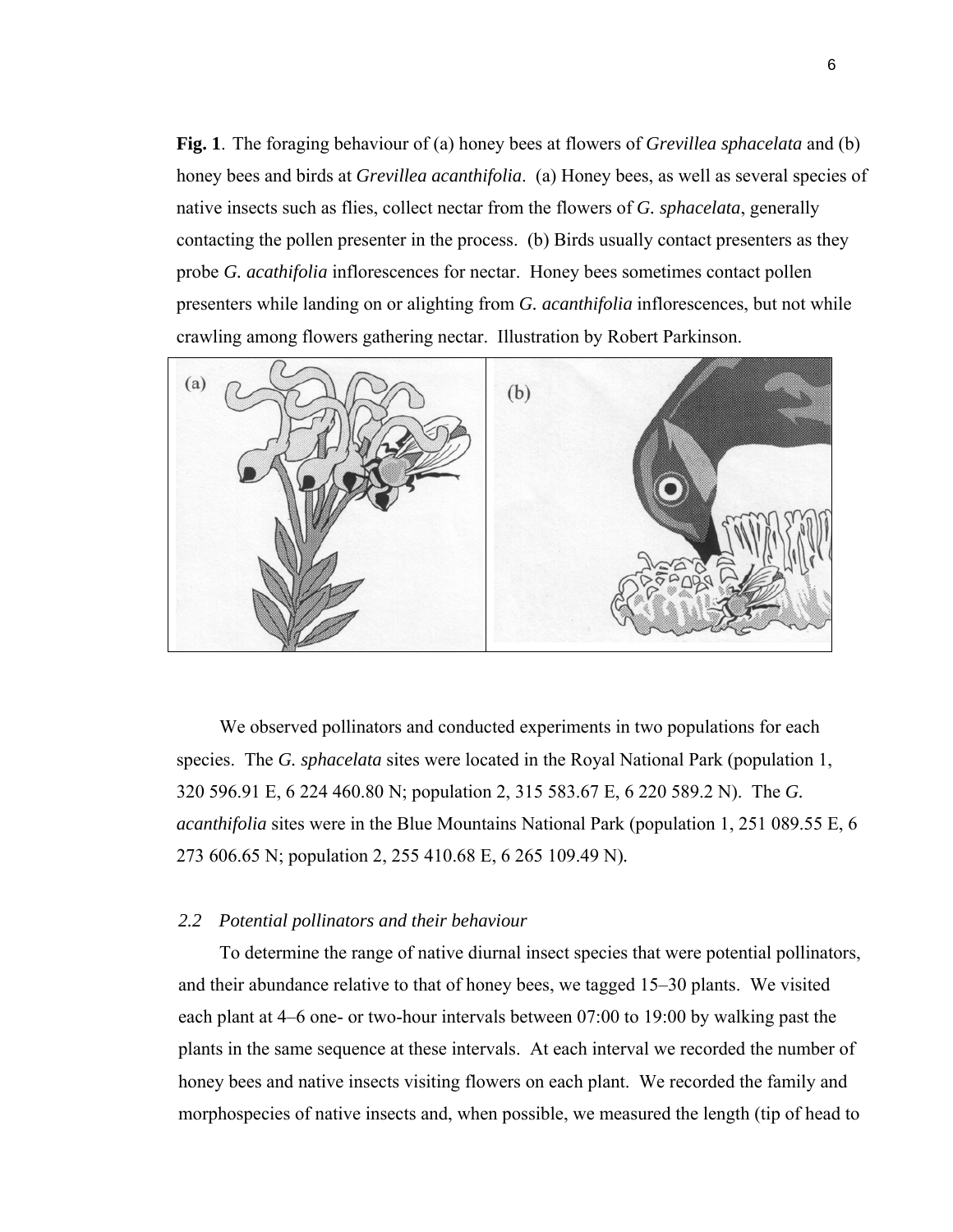end of thorax) by holding a ruler near the insect. For *G. sphacelata*, we censused on three days in population 1 in 1997 (September 3, September 9 and October 3, *n*=25 plants), and in 1999 (August 29, September 14 and September 26, *n*=30 plants) and on one day in population 2 in 1999 (November 5, *n*=18 plants). For *G. acanthifolia*, we censused on three days in population 1 in 1998 (January 15  $n=9$ , January 22  $n=13$  and February 13  $n=25$ plants) and six days in 2000 (January 24, 25, 26, 31 and February 1, 2,  $n = 15$ ). We could not safely obtain pollinator observations from *G. acanthifolia* in population 2 because of rugged terrain. We summarized these data as the average percentage of plants being visited each day during each flowering season.

To estimate the frequency with which honey bees contact *G. sphacelata* pollen presenters, we observed 18 individual honey bees during a total of 880 flower visits on September 26 and November 5, 1999. We noted the sequence of these visits and whether they resulted in the bright orange pollen adhering to the dorsal thorax of the honey bee.

To determine the mechanism by which honey bees were apparently pollinating *G. acanthifolia*, we observed the behaviour of 17 individual honey bees visiting a total of 38 inflorescences on January 15 1998 in population 2, and October 11, January 25 and February 1 2000 in population 1.

To determine whether birds were likely to pollinate *G. acanthifolia*, which species visited, and how frequently they visited, we observed bird behaviour over three days in 1999 in population 1 (January 15, January 22 and February 13) and six days in 2000 (January 24, 25, 26, 31 and February 1, 2). We observed groups of *G. acanthifolia* plants in populations 1 (25 plants in 1999, 86 plants in 2000) for 30-minute sessions to determine what proportion of plants were receiving visits. We divided our observations into four time periods (during which we made our 30 minute sessions) to analyse how bird behaviour varied through the day between morning (06:00–10:00), midday (10:00–14:00), afternoon (14:00–16:00) and early evening (16:00–dusk). We compared the average proportions of plants visited per 30 minute session among time periods using Kruskal Wallis test.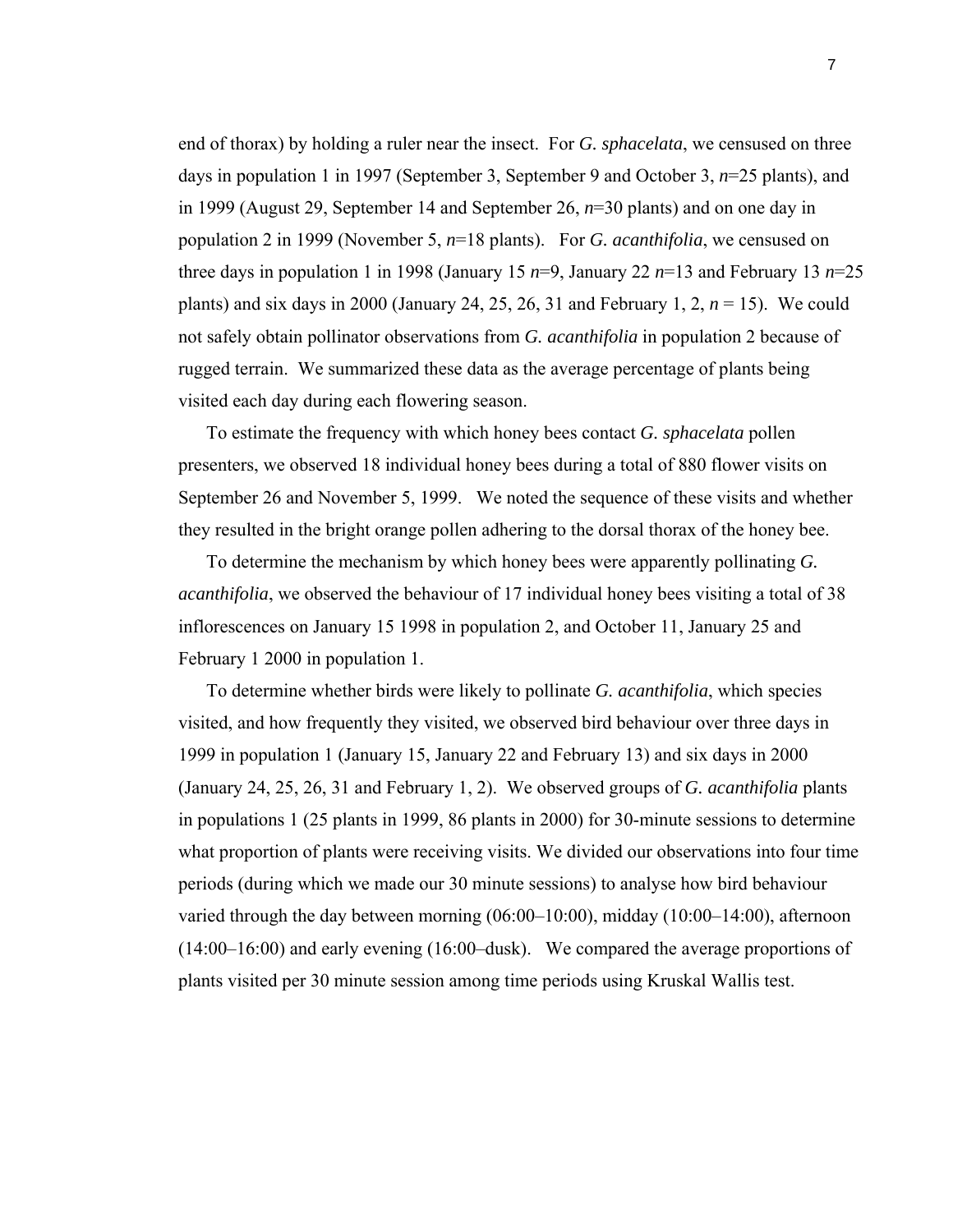# *2.3 Breeding system*

We assessed the breeding systems of both species by comparing fruit set of plants randomly assigned to self- and cross-pollination treatments.

To prevent pollination by insects or birds, we bagged 3–10 budding *G. sphacelata* inflorescences per plant in population 1 (*n*=12 plants) and population 2 (*n*=10 plants), and one inflorescence per *G. acanthifolia* plant in population 1 (*n*=20 plants in 1998 and *n*=13 plants in 2000) using nylon bags. Three to 11 days later we removed all visible pollen with a cotton tip and brushed either self- or cross-pollen over all stigmatic surfaces. We collected cross pollen from haphazardly selected plants five to 20 m from the treated plant. Neither species produced fruit in the first trial of this treatment so to increase the chance that the period of maximum stigma receptivity was intercepted (Goldingay and Carthew 1998) we repeatedly deposited pollen on stigmas during the flowering period in a later trial. For *G. sphacelata*, we treated inflorescences 2–7 times over six weeks in spring 1999 (in both populations) and for *G. acanthifolia* we treated flowers six times over two weeks in 2000 (population 1).

As is typical of the Proteaceae (Ayre and Whelan 1989), inflorescences of both species often fail to produce fruit, resulting in very low average fruit set with high standard error. Therefore, we compared the proportion of inflorescences that produced fruit ("fertile inflorescences"), the number of fruit per fertile inflorescence, and the average fruit set per inflorescence using Kruskal Wallis Test for both the breeding system tests and the selective pollinator exposure experiments.

We tested our assumption that animal pollinators were important to fruit production in both species by placing nylon bags around budding inflorescences and examining these for fruit produced by autogamy approximately 8 weeks later. The non-nil results were an order of magnitude lower than comparable open-pollination results in the same populations and years (Table 1). The proportion of inflorescences that produced fruit in the autogamy treatment for *G. sphacelata* was  $0.02\pm0.2$  in both population 1 in 1997 (from a total of 63 inflorescences on 5 plants) and population 2 in 1999 (6 inflorescences on 2 plants) and nil in spring 1999 in population 1 (46 inflorescences on 10 plants). In *G. acanthifolia*, the proportion of inflorescences that produced fruit in population 1 was nil in 1999 (15 inflorescences on 15 plants) and 0.21 in 2000 (*n*=5 inflorescences) and in population 2 was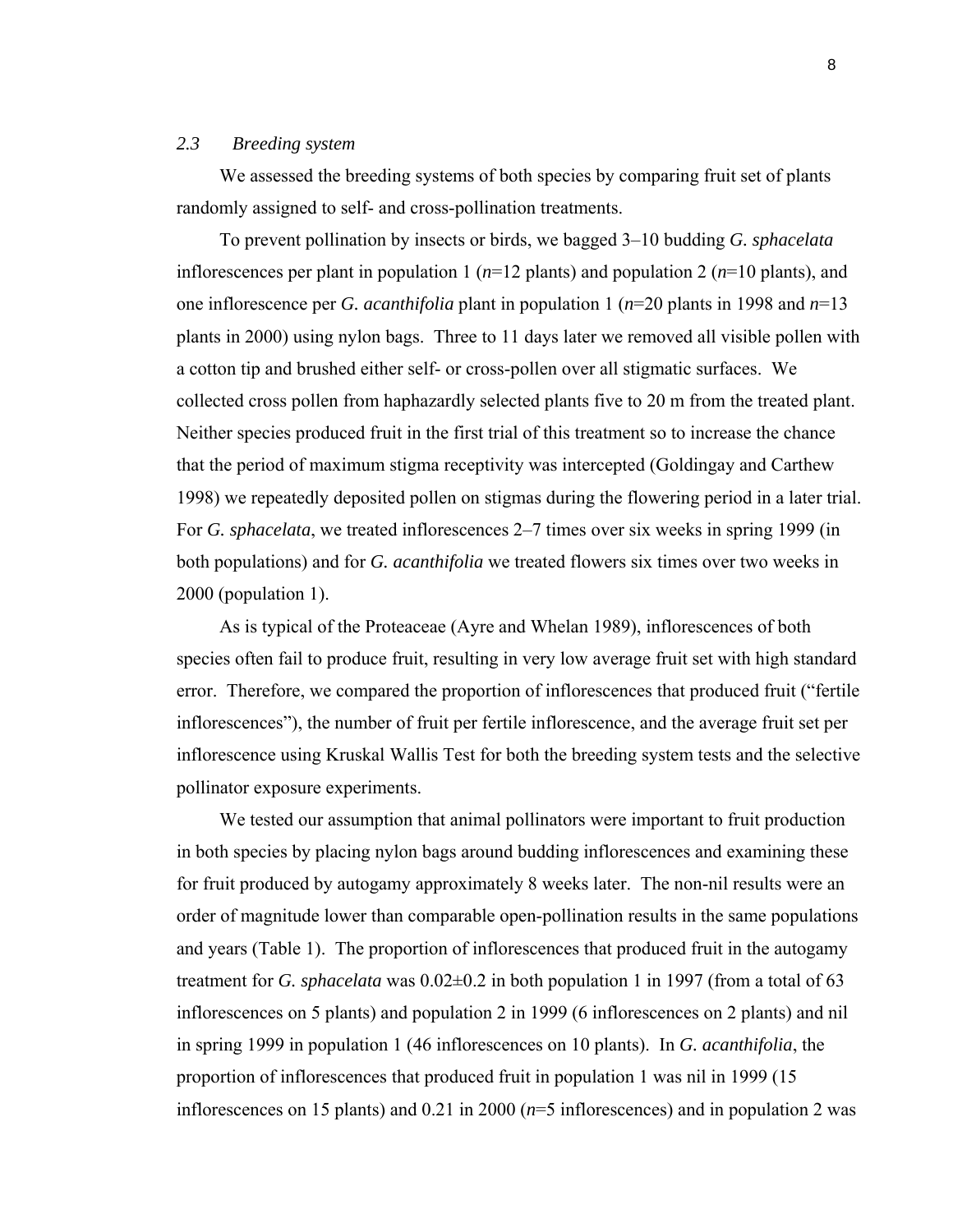0.2 in 1999 and  $(n=5)$  and 0.26 in 2000  $(n=23)$  inflorescences). All results other that for 1999 in population 2 were significantly lower than open-pollination results ( $\chi^2$  test α=0.05).

For all breeding system experiments the results have been averaged by plant so as to prevent pseudoreplication of inflorescence data from the same plant.

# *2.5 Selective pollinator exposure experiments*

We compared the effectiveness of all pollinators versus only insects by comparing the reproductive success of inflorescences exposed to all potential pollinators ("open pollination") with that of inflorescences from which large pollinators were excluded ("bird exclusion") by plastic mesh (15 mm<sup>2</sup> hole size). We measured the success of pollination as the fertility (proportion of inflorescences that produced fruit), as well as fruit set (the number of fruit per inflorescence).

 For *G. sphacelata* in the first year, we used chicken-wire frames (20 cm diameter, 30- 40 cm length) to hold the plastic mesh away from inflorescences. However, only a few inflorescences fitted into each of these frames. In the second year, we framed whole plants with polyvinyl chloride piping covered in plastic mesh and compared the reproductive success of these with whole open-pollinated plants. The experimental unit in both years was individual plants.

 For *G. acanthifolia* in the first two years, we found no significant differences in fruit production between open and vertebrate-exclusion treatments. Whole-plant cages were not feasible because plants in these populations were large and spreading, with branches of neighbouring plants interspersed. Each inflorescence was caged separately. To increase experimental power, we paired these treatments on individual plants using all available inflorescences on each plant. We analysed these data (averaged by plant to prevent pseudoreplication) using Wilcoxon Signed Rank Test.

#### *2.6 Genetic assessment*

We used two microsatellite primers developed for other *Grevillea* species (*Gm25* (England et al. 1999) and  $Gi^9$  (Hoebee 2002) to determine if *G. acanthifolia* seeds produced by exposure of flowers to insects only were less outcrossed than seed from open pollination. Screening of six other microsatellites developed for other *Grevillea* species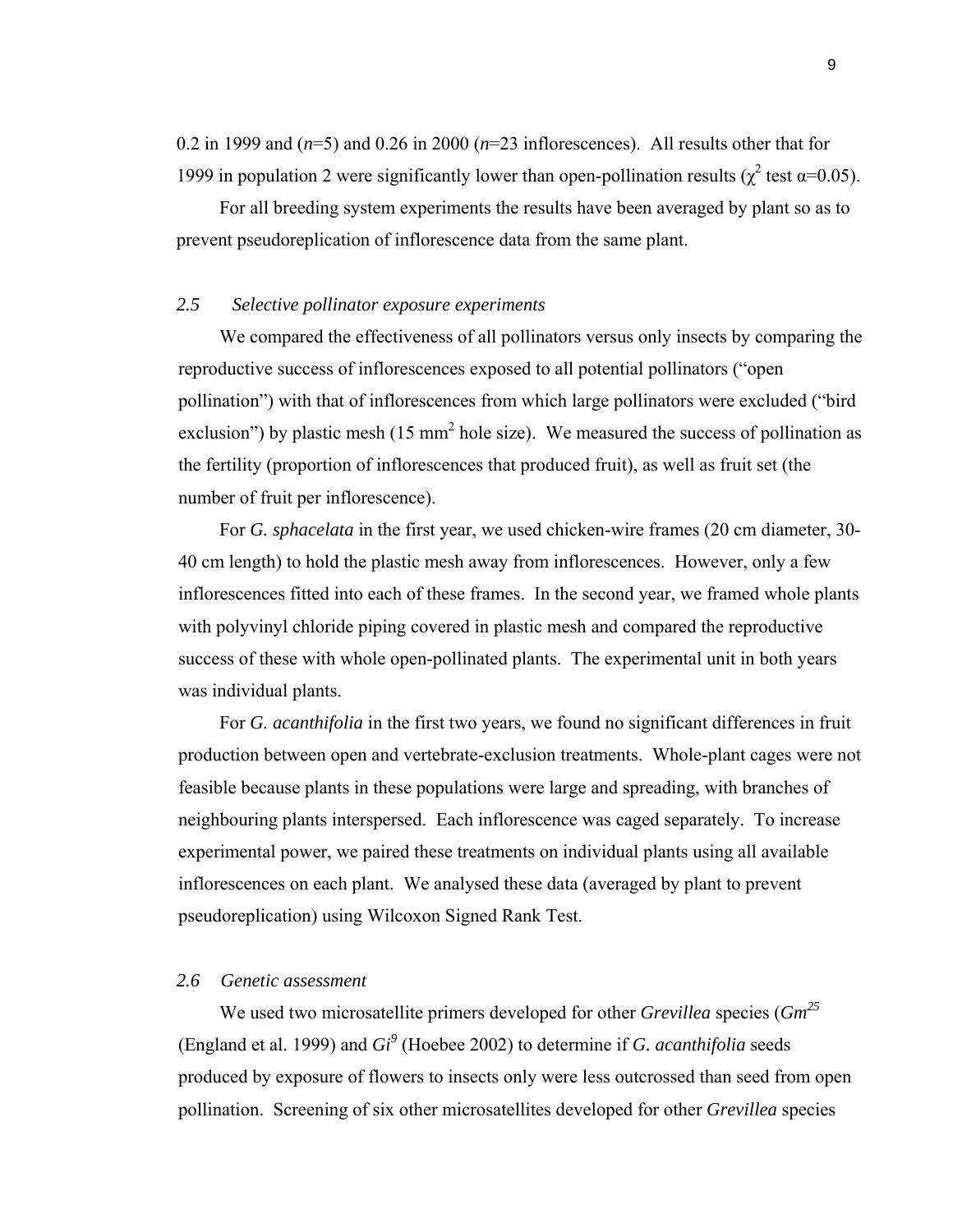found little or no variation. We followed the DNA extraction and amplification procedures of England et al. (1999) and England et al. (2001).

We pooled seed from all years of the experiment to estimate outcrossing rates. For population 1, we determined the genotypes of 24 progeny arrays resulting from open pollination (*n*=98 seed) and 15 progeny arrays resulting from the bird exclusion treatment (*n*=58 seed). To improve estimates of pollen allele frequencies for the population, we genotyped an additional 30 neighbouring adults. For population 2, the sample sizes were 24 open pollinated progeny arrays (*n*=61 seed), 13 bird exclusion progeny arrays (*n*=25) and 25 additional adults.

We used Ritland's revised multilocus estimation program (Ritland 2002) to estimate outcrossing rates. This approach compared the genotypes of seed with expectations (assuming random mating) given the genotypes of the maternal parents and the estimate of allele frequencies within the pollen pool. Values of *t* should normally range from 0 to 1, where zero is the expectation for complete self-fertilization and one is the expectation for random mating. Values of greater than one may reflect the level of accuracy of estimation but may also result from negative assortative matings where outcrosses with more distantly related individuals are favoured. We also obtained an estimate of "detectable outcrossing" by comparing genotypes of progeny arrays with their maternal parents. We also report the value  $t_m$ -t<sub>s</sub> calculated by MLTR; a large and positive value would suggest that there is a high level of biparental inbreeding. We used the linkage disequilibrium function in GENEPOP (V 1.2) (Raymond and Rousset 1995) to test the assumption that genotypes were assorting independently from genotypes at the other locus. We used GENEPOP to indirectly estimate the breeding system that had generated the adult population by calculating the indirect fixation index  $(F_{IS})$ , the difference between the heterozygosity observed and that expected under random mating.  $F_{IS}$  ranges from  $-1$  to  $+1$ ; where 0 is the expectation for random mating, positive values imply positive assortative mating or inbreeding, and negative values imply negative assortative mating.

Multilocus outcrossing estimates rely upon several assumptions including the expectations that (i) each adult contributes equally to the pollen pool (and hence pollen allele frequencies should equal adult allele frequencies) and, (ii) maternal adults are a random sample of the population. To test the first assumption, we used  $\chi^2$ -tests to compare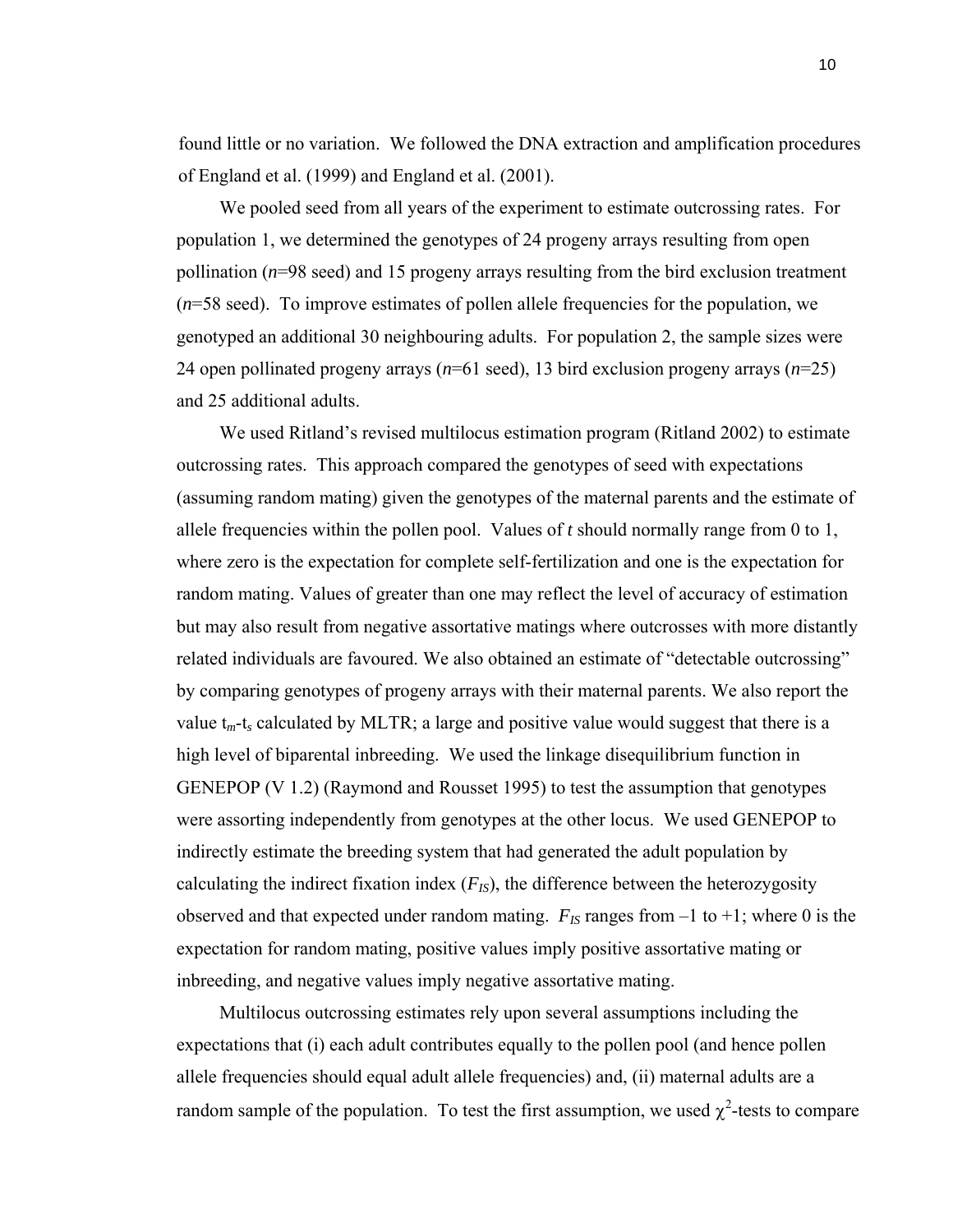allele frequencies of the adult plants with pollen allele frequency estimates produced by MLTR. We then tested whether the maternal adult population was a random sample of the larger population by comparing allele frequencies of the maternal adults with the allele frequencies of all of the adults sampled using  $\chi^2$ -tests.

# **3. Results**

#### *3.1 Potential G. sphacelata pollinators and their behaviour*

Honey bees visited 6.3% of the *G. sphacelata* plants censused throughout each day, significantly more than native insects (0.1% of plants observed, Mann-Whitney *Z*=3.772, *P*<0.000). From 10:00 to around 16:00, honey bees visited an average of 2–16% of censused plants per hour (Fig. 2). Six native insect species (four hymenopterans, one dipteran and an hemipteran) were likely pollinators, but collectively they were infrequent visitors (2–4% of plants visited per hour).

Honey bees collected nectar from both study species but we never observed them actively collecting pollen. Honey bees always contacted pollen presenters while foraging (100% of 880 visits observed) and typically crawled among all open flowers on each inflorescence before taking flight. Only five of 880 visits to flowers (0.6%) resulted in visible pollen deposition on honey bees. On average, this pollen was no longer visible after the honey bee visited 26+13 additional flowers (at 9.2+3.4 inflorescences), generally on one or two individual plants  $(1.7\pm 0.2$  plants visited). One in five flights  $(21\%)$  were between plants.

#### *3.2 Potential G. acanthifolia pollinators and their behaviour*

When foraging on *G. acanthifolia* inflorescences, honey bees visited an average of 9.1% of plants each hour (averaged hourly percentage) (Fig. 3).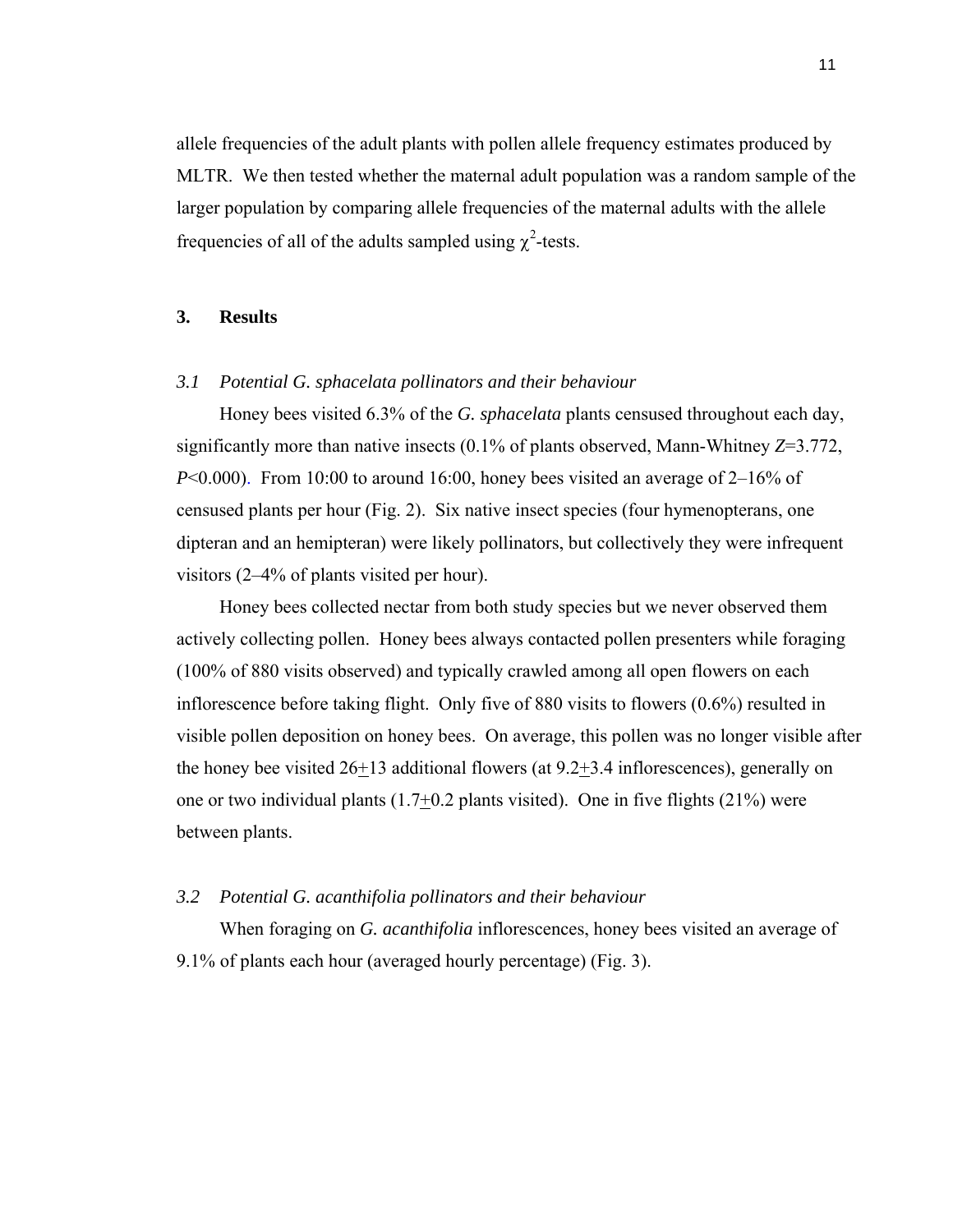**Fig. 2**. Average proportion of *Grevillea sphacelata* plants observed being visited by honey bees (black) and native insects (grey) in population 1 in 1997 and 1999 and population 2 in spring 1999 ( $\pm$  standard error). The number of days of observations and total number of plants censused, respectively, are shown along the x-axis in parentheses.







(number of observation days, total plants observed)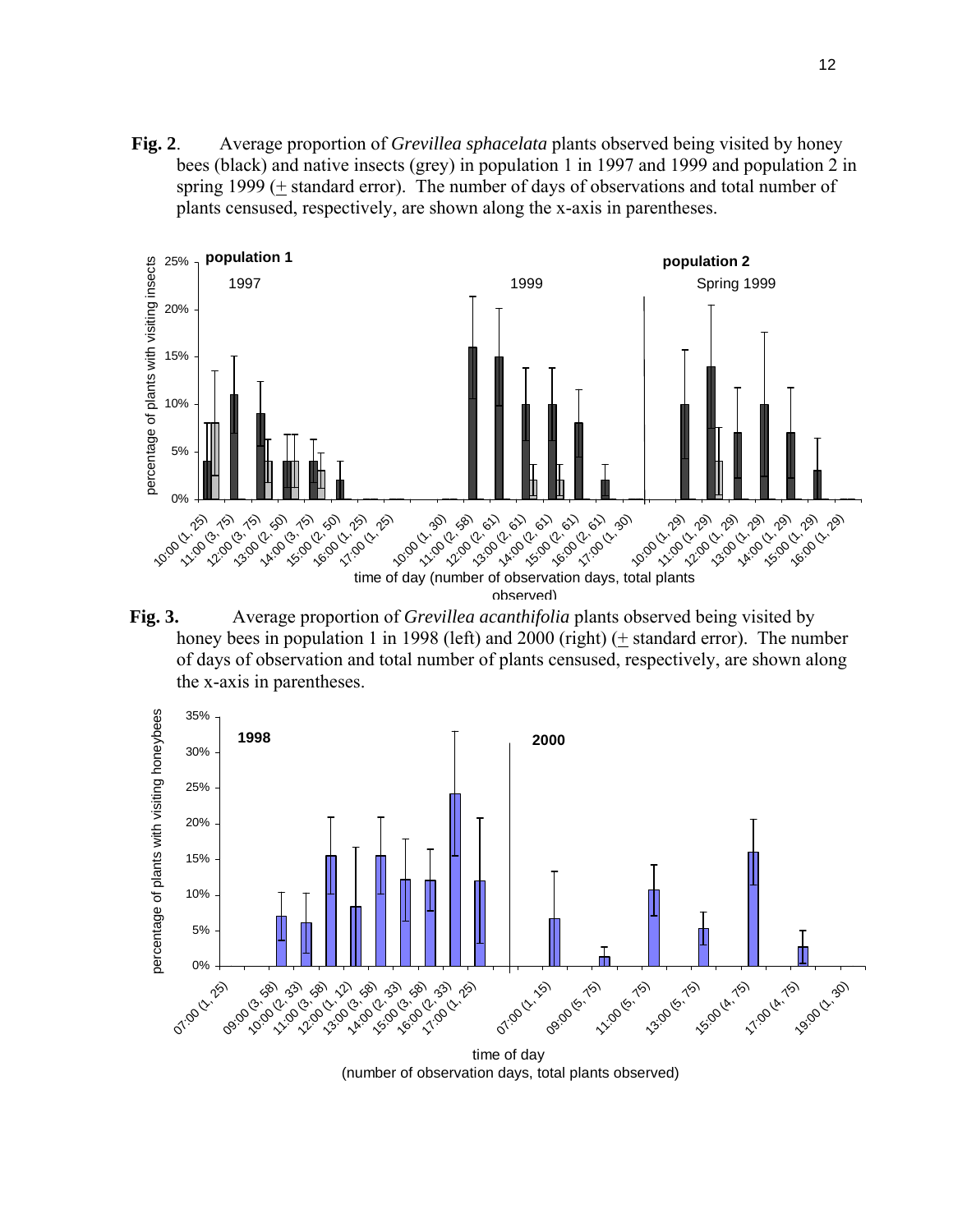Honey bees typically landed on *G. acanthifolia* inflorescences from above, collected nectar from flowers or buds on the same inflorescence, and then flew to another inflorescence, generally on another plant (70%). When arriving at or departing from inflorescences, 6 of 17 honey bees observed (42%) touched at least one pollen presenter, and three of these subsequently touched a pollen presenter on another plant (although visible amounts of pollen were not brushed onto these individuals). Honey bees collected nectar but we never observed them actively collecting pollen. On one occasion, a flying native insect (a butterfly) was observed at *G. acanthifolia* flowers, and brushed pollen presenters during its visit. However, this insect was too large to cross the vertebrate exclusion treatment in our selective pollinator exposure experiments, so it does not affect our assumption that this treatment measures pollination caused by honey bees only.

New Holland honeyeaters *Phylidonyris novaehollandiae* Meliphagidea, foraged for nectar at *G. acanthifolia* inflorescences throughout the day (Fig. 4), with significantly greater frequency in the early morning (06:00–10:00) than at any other time (Kruskal-Wallis test  $\chi^2$ =12.77, *P*=0.005; Tukey HSD *P*<0.05).

**Fig. 4.** Proportion of *Grevillea acanthifolia* plants visited by New Holland honeyeaters during half-hour observations in population 1 over three days in 1998 and six days in 2000 (+ standard error).



Honeyeaters typically brushed against whole rows of open flowers while probing red flower buds (which held 83% of the nectar available (data not presented)), so that pollen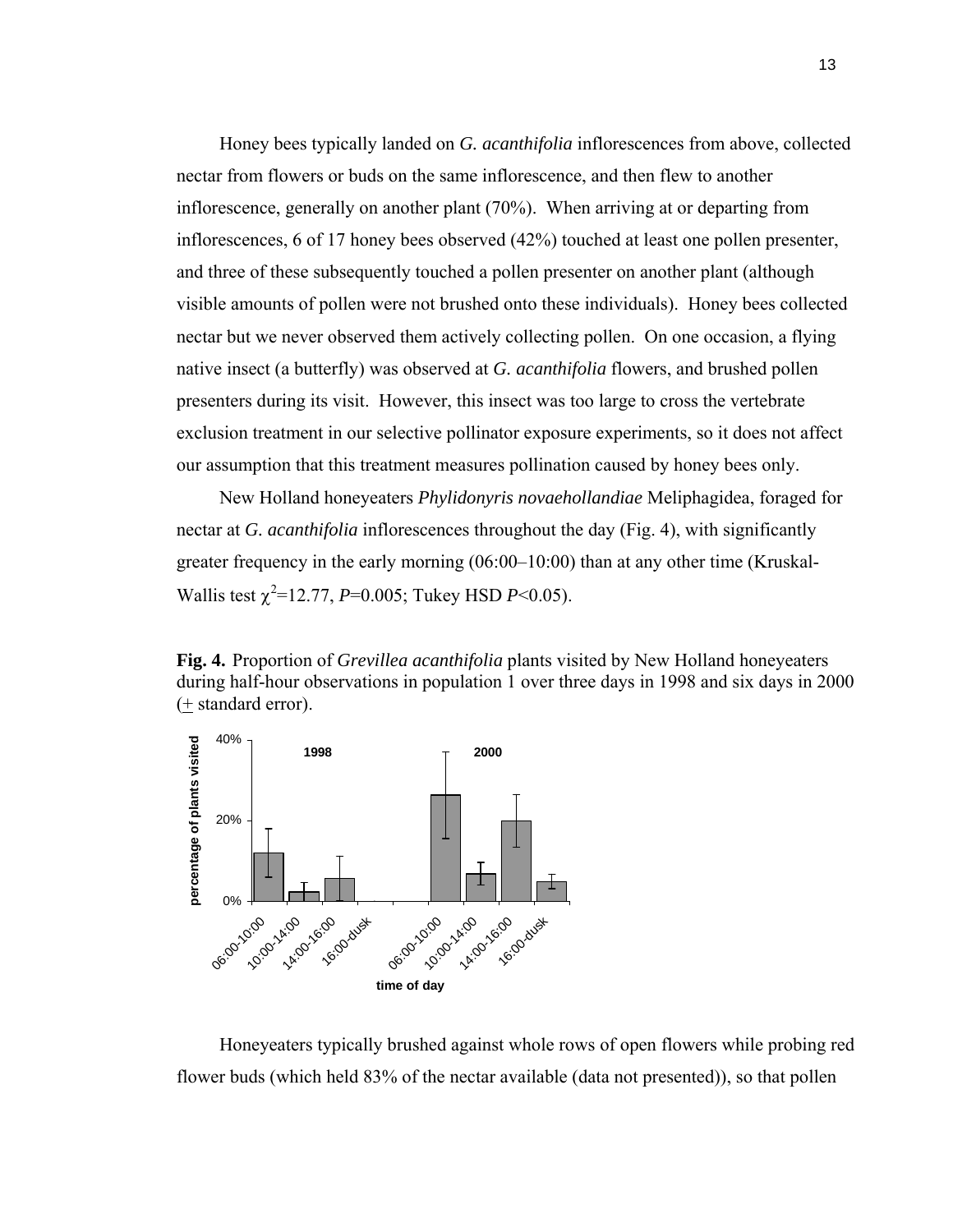presenters were brushed on the chin, head or cheeks. Honeyeaters nearly always moved between plants (89% of movements) when moving between inflorescences.

#### *3.3 Breeding systems*

As predicted (Richardson et al. 2000), *Grevillea sphacelata* was effectively selfincompatible (Table 1). Self-pollination resulted in no fruit set, while 16 to 52% of crosspollinated inflorescences produced at least one fruit.

# **Table 1. Breeding systems**

The breeding systems of *Grevillea sphacelata* and *G. acanthifolia* from cross- and selfpollination experiments, showing the percentage of inflorescences treated which produced at least one fruit ("fertile inflorescences") and the number of fruits produced by fertile inflorescences. Cross pollen was obtained from haphazardly selected plants five to 20 m from the treated plants. Standard errors are shown for *G. sphacelata* because more than one inflorescence was sampled on each plant, whereas only one inflorescence was used in each *G. acanthifolia* plant.

|                 |             |      | percentage fertile inflorescences |           | fruits per fertile inflorescence |             |                |              |   |  |
|-----------------|-------------|------|-----------------------------------|-----------|----------------------------------|-------------|----------------|--------------|---|--|
| population      |             | self | $\eta$<br><b>Cross</b>            |           | $\eta$                           | self        | $\eta$         | <b>Cross</b> | n |  |
| G. sphacelata   |             |      |                                   |           |                                  |             |                |              |   |  |
|                 | Spring 1999 | 0    | 6                                 | $52 + 8%$ | 4                                | no data     | $\mathbf{0}$   | $1.6 + 0.5$  | 4 |  |
| 2               | Spring 1999 | 0    | 5                                 | $16 + 7%$ | 5                                | no data     | $\overline{0}$ |              | 3 |  |
| G. acanthifolia |             |      |                                   |           |                                  |             |                |              |   |  |
|                 | 2000        | 28%  |                                   | 25%       | 6                                | $1.5 + 0.5$ | 2              | $1.7 + 0.3$  | 3 |  |

The results of autogamy tests indicate that *Grevillea acanthifolia* was at least partly self-compatible in both populations. Although cross- and self-pollination of ten inflorescences resulted in no fruit set resulting from these experimental treatments in 1998, two of seven self-pollinated *G. acanthifolia* inflorescence produced fruit in population 1 in 2000 (Table 1).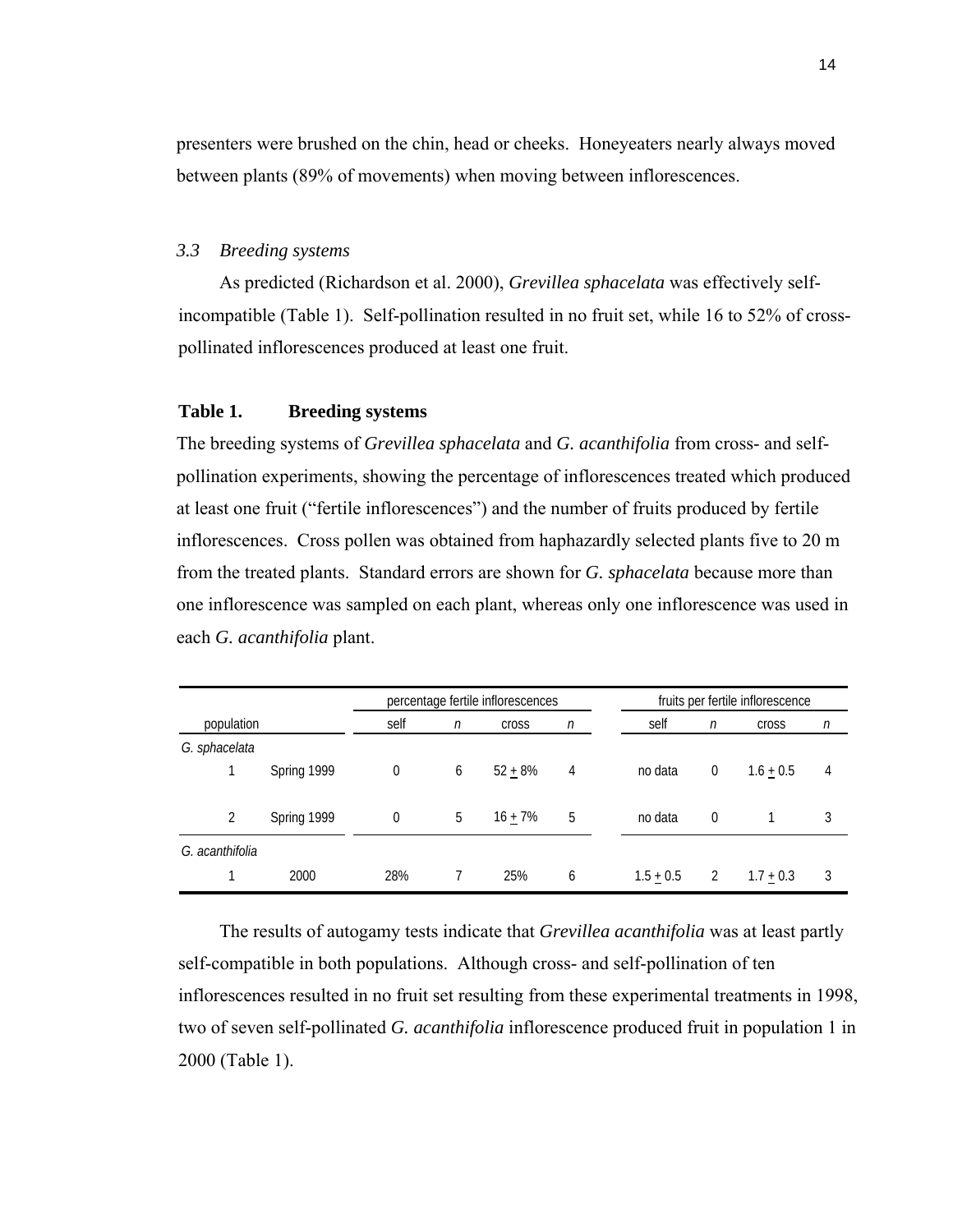# *3.4 Selective pollinator exposure experiments*

As expected, we did not find a significant difference  $(\alpha=0.05)$  in the percentage of *G. sphacelata* inflorescences that produced fruit between selective pollinator exposure treatments (Table 2); less than one in five open pollinated inflorescences produced fruit. Inflorescence fertility varied by an order of magnitude among seasons; in 1999 less than one in 20 inflorescences produced fruit. Fertile inflorescences generally produced only one fruit each.

 For *G. acanthifolia*, when treatments were paired on plants in 2000 (Table 2), bird exclusion resulted in significantly fewer fruits per inflorescence in population 2 than open pollination (Wilcoxon Rank Sum Test *Z*=-2.14, *P*=0.03). The same comparison in population 1 in 2000 bordered on significance (*Z*=-2.93, *P*=0.054). This resulted from both a lower percentage of inflorescences producing fruit, and a lower number of fruit per fertile inflorescence (Table 2), although neither of these factors alone was significantly different between treatments. There were also no significant differences in fruits per inflorescence for *G. acanthifolia* between selective pollinator exposure experiments in 1998 and 1999.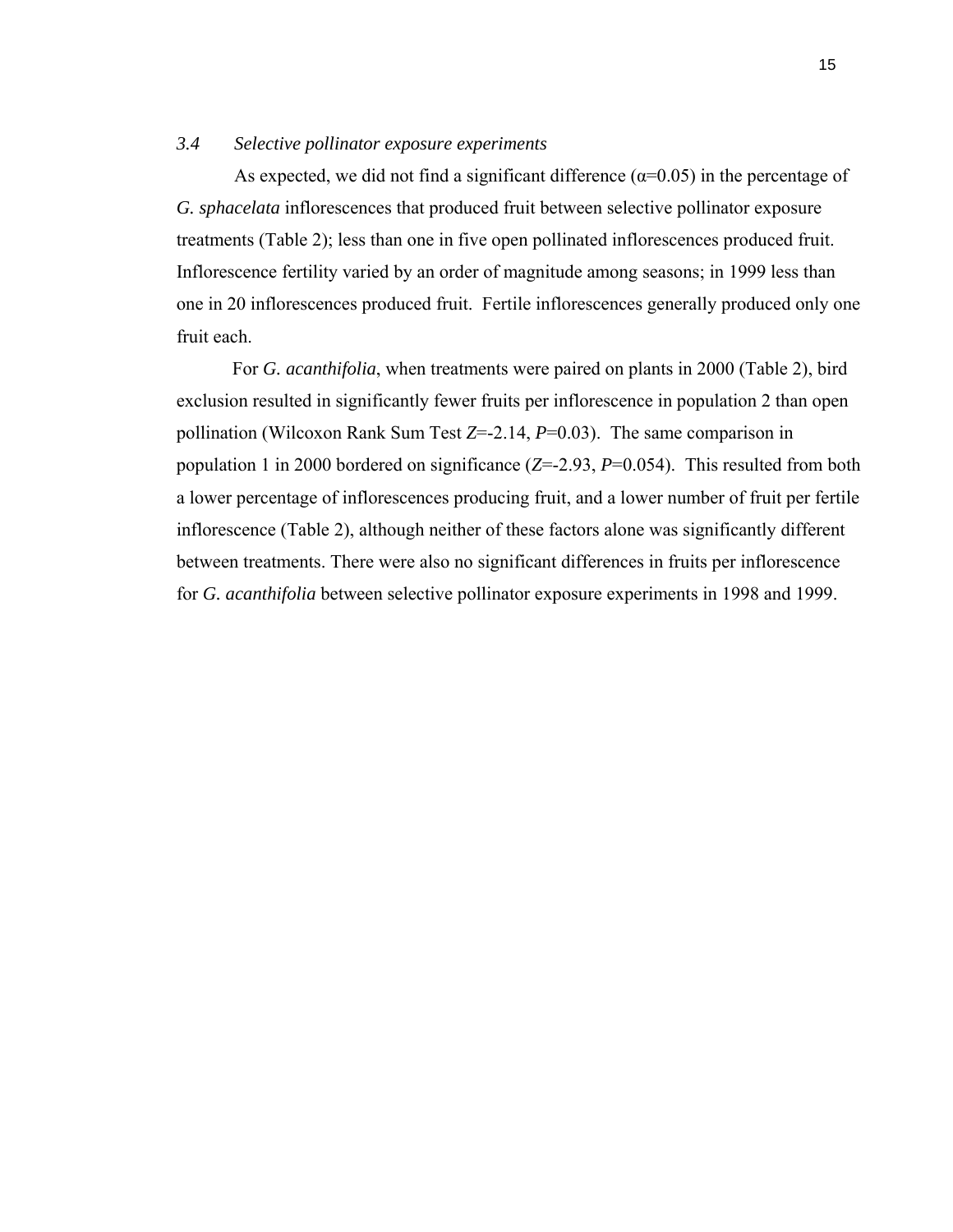# **Table 2. Selective pollinator exposure experiments**

The effect of excluding large pollinators on reproductive success in *Grevillea sphacelata* and *G. acanthifolia* (*n*=plants treated). Large pollinators were excluded using 15 mm<sup>2</sup> plastic mesh. The average number of fruits per inflorescence, the percentage of inflorescences treated which produced at least one fruit ("fertile inflorescences") and the number of inflorescences produced by fertile inflorescences were compared using non-parametric ANOVA. There were no significant differences ( $\alpha$  = 0.05) except in *G*. *acanthifolia* in 2000, where treatments were paired on individual plants using all available inflorescences to increase power (fruits per inflorescence, population 1, *Z*=-2.93, *P*=0.054; population 2, *Z*=-2.14, *P*=0.03). Results of each treatment on each plant were averaged to avoid pseudoreplication and analysed using Wilcoxon Signed Rank Test. Figures are ± standard error.

|                 | fruits per inflorescence |        |               |        | percentage of fertile inflorescences<br>per plant |                |                  |                | fruits per fertile inflorescence |                |                   |                  |
|-----------------|--------------------------|--------|---------------|--------|---------------------------------------------------|----------------|------------------|----------------|----------------------------------|----------------|-------------------|------------------|
|                 | open-pollinated          | $\eta$ | bird-excluded | $\eta$ | open-pollinated                                   | $\eta$         | bird-excluded    | $\eta$         | open-pollinated                  | $\eta$         | bird-excluded $n$ |                  |
| G. sphacelata   |                          |        |               |        |                                                   |                |                  |                |                                  |                |                   |                  |
| population 1    |                          |        |               |        |                                                   |                |                  |                |                                  |                |                   |                  |
| 1997            |                          |        |               |        | $20 + 10%$                                        | 6              | $40 + 10%$       | 5              |                                  | 12             | $\mathbf{1}$      | $\overline{4}$   |
| Spring 1999     |                          |        |               |        | $4 + 2%$                                          | 9              | $1 + 3%$         | 10             | $\mathbf 1$                      | $\mathfrak{Z}$ | $1.5 \pm 0.3$     | $\overline{4}$   |
| population 2    |                          |        |               |        |                                                   |                |                  |                |                                  |                |                   |                  |
| Autumn 1999     |                          |        |               |        | $20 + 20%$                                        | $\overline{2}$ | $\boldsymbol{0}$ | $\overline{2}$ | $\mathbf{1}$                     |                |                   | $\boldsymbol{0}$ |
| Spring 1999     |                          |        |               |        | $4 + 2%$                                          | 10             | $9 + 3%$         | 9              | $\mathbf 1$                      | 4              | $\mathbf{1}$      | 5                |
| G. acanthifolia |                          |        |               |        |                                                   |                |                  |                |                                  |                |                   |                  |
| population 1    |                          |        |               |        |                                                   |                |                  |                |                                  |                |                   |                  |
| 1998            |                          |        |               |        | 34%                                               | 38             | 36%              | 14             | $2 + 0.3$                        | 13             | $2.6 + 5$         | 5                |
| 1999            |                          |        |               |        | 55%                                               | 20             | 44%              | 15             | $1.9 + 0.3$                      | 11             | $1.4 + 0.2$       | $\overline{7}$   |
| 2000            |                          |        |               |        | 48%                                               | 27             | 32%              | 28             | $1.5 + 0.3$                      | 13             | $1.3 + 0.3$       | 9                |
| population 2    |                          |        |               |        |                                                   |                |                  |                |                                  |                |                   |                  |
| 1998            |                          |        |               |        | 57%                                               | $\overline{7}$ | 83%              | 6              | $1.8 + 0.8$                      | 4              | 1                 | $5\,$            |
| 1999            |                          |        |               |        | 33%                                               | 15             | 62%              | 8              | $1.4 + 0.6$                      | 5              | $2 + 0.8$         | $\sqrt{5}$       |
| 2000            |                          |        |               |        | 76%                                               | 25             | 65%              | 23             | $1.9 + 0.3$                      | 25             | $1.1 + 0.2$       | 15               |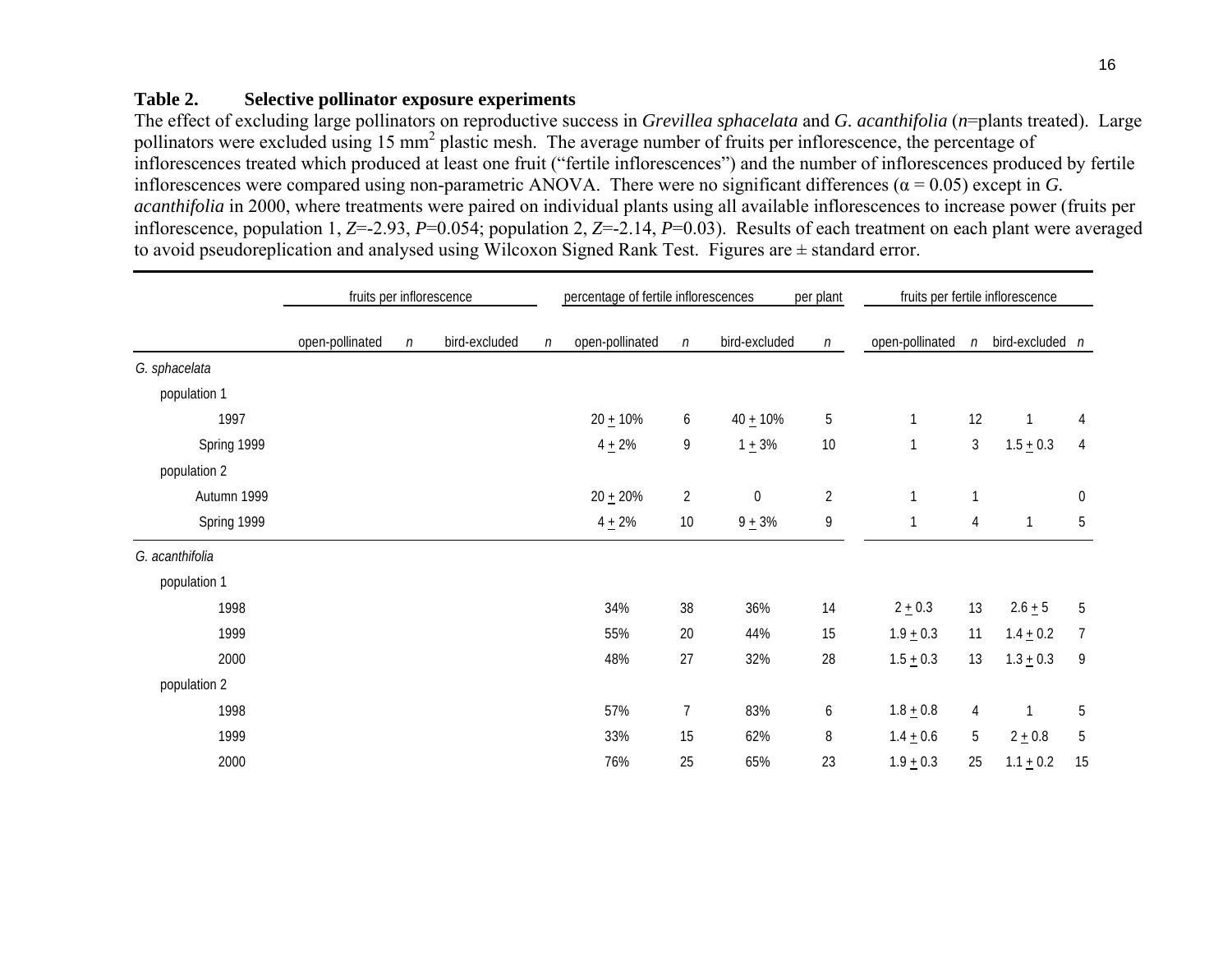#### *3.5 Outcrossing rates in G. acanthifolia*

Single and multi-locus estimates of *t* indicate that *G. acanthifolia* seeds were highly outcrossed, with multi-locus estimates of *t* approaching one for both populations regardless of treatment (Table 3). Seed produced by bird-exclusion in population 2 had the lowest multilocus outcrossing rates, but this was within two standard deviations of open pollination outcrossing rates. A simple estimate of levels of outcrossing based on the number of detectable outcrosses revealed no significant effect of treatment with 50% or more of seed displaying at least one non-maternal allele (Table 3; *P*>0.20 Mann-Whitney U-Test).

#### *3.6 Genetic assumptions*

The genetic data did not appear to depart from the assumptions of the multilocus outcrossing estimate procedure. Our results provide little evidence of biparental inbreeding in both bird excluded and open pollinated treatments for either populations  $(t_m-t_s \leq 0.07)$ (Table 3). The *Gm25* and *Gi<sup>9</sup>* loci did not exhibit significant linkage disequilibrium in either population 1 ( $P=0.052$ ) or population 2 ( $P=0.44$ ). The adult population genotypes and pollen pool estimates produced by MTLR did not differ significantly, consistent with the assumption that adults contributed equally to the pollen pool. Maternal allele frequencies did not differ significantly from the allele frequencies of the non-maternal adults genotyped, suggesting that the maternal plants were a random sample of the adult population.

 In population 2, the pollen pool appeared to be a random sample of available alleles because allele frequencies did not differ between adults and pollen (the latter estimated from open-pollinated seed). However, in population 1, allele frequencies of adults and open-pollinated seed for  $Gm^{25}$  differed significantly ( $\chi^2$ =20.5, df=8, *P*<0.01). This result might have arisen from disproportionate contribution of  $Gm<sup>25</sup>$  genotype by maternal plants, because the *Gm25* genotypes of the two adults with the largest progeny arrays of open pollinated seed contained the same two alleles that differed the most in frequency between the adult and seed arrays (allele 238, 13% in adults, 23% in seed; allele 232, 24 versus 32%). In contrast, the genotypes of  $Gi^9$  for these two plants included the most common allele.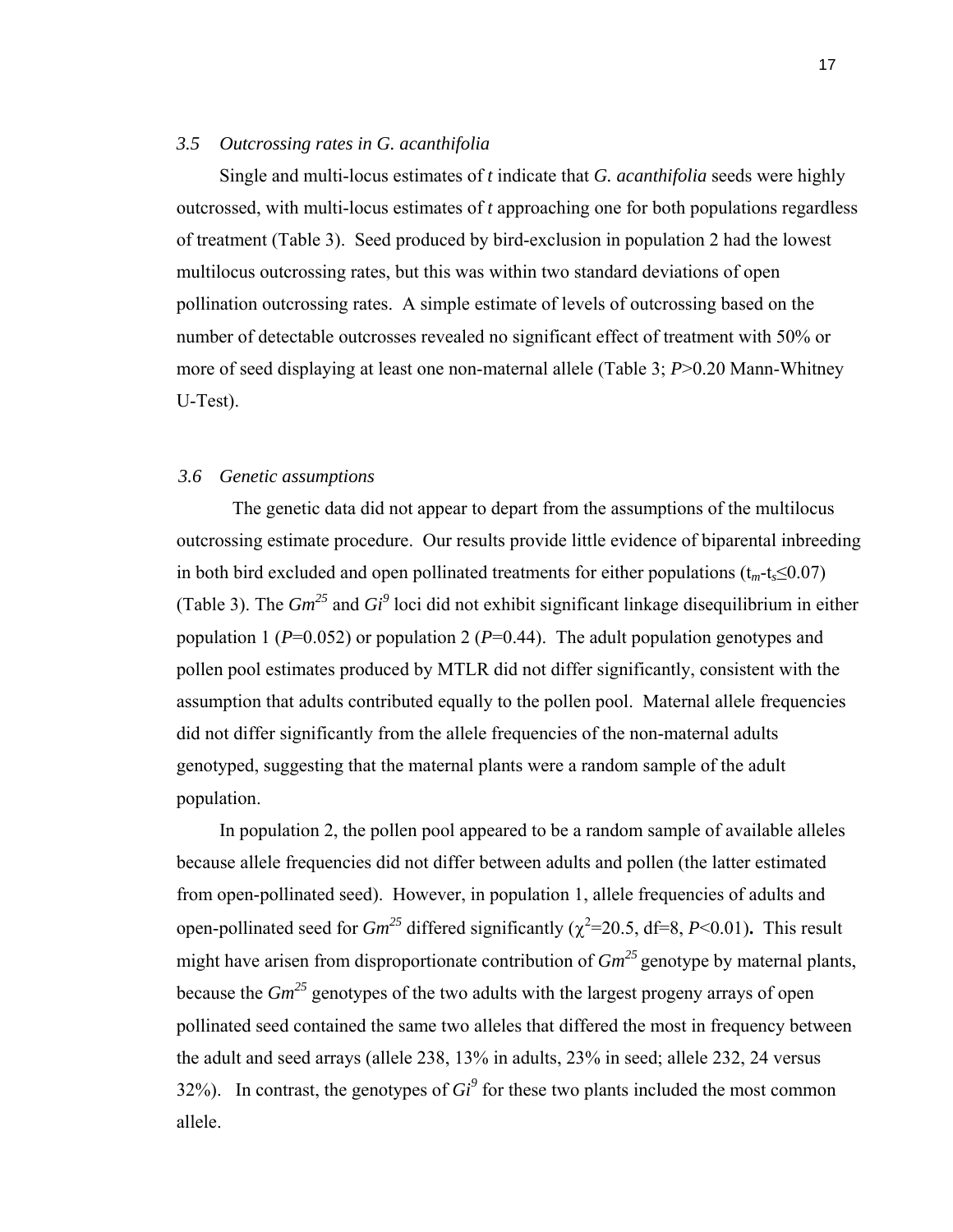# **Table 1 Outcrossing rates**

Proportion of *Grevillea acanthifolia* seed that was detectably outcrossed and outcrossing rate estimates (*t),* generated using MLTR (Ritland, 1981 104) for seed produced through open-pollination and bird-exclusion in two populations. All seed were used in estimates of detectable outcrossing, but a few seed could not be genotyped for one or the other allele, so single locus, *<sup>t</sup>*s and multilocus outcrossing estimates, *tm* differ slightly (sample sizes shown). Frequency of detectable outcrosses did not differ significantly between treatments in either population (Mann-Whitney test *P*>0.20). Arrays refer to the number of sets of maternal plants with seeds. Additional adults (36 in population 1 and 25 in population 2) were genotyped and included in MLTR analyses to provide a more accurate estimate of pollen allele frequencies for each locus.

|                       | total<br>sample<br>(arrays or | n       | proportion<br>detectably | $t_m$ ( $\pm$ S.D.) |                  | $t_s$ ( $\pm$ S.D.) |                  |               |              | $t_m - t_s$ (+ S.D.) |  |
|-----------------------|-------------------------------|---------|--------------------------|---------------------|------------------|---------------------|------------------|---------------|--------------|----------------------|--|
|                       | adults)                       | (seeds) | outcrossed               | $Gi9$ and $Gm25$    | $\boldsymbol{n}$ | $Gi^9$              | $\boldsymbol{n}$ | $Gm^{25}$     | $\mathsf{n}$ |                      |  |
| population 1          |                               |         |                          |                     |                  |                     |                  |               |              |                      |  |
| open pollination      | 24                            | 106     | 0.67                     | $0.92 + 0.08$       | 98               | $1.31 + 0.31$       | 99               | $0.77 + 0.08$ | 105          | $0.012 + 0.031$      |  |
| bird exclusion        | 15                            | 65      | 0.58                     | $0.93 + 0.08$       | 58               | $0.93 + 0.23$       | 61               | $0.78 + 0.10$ | 62           | $-0.018 + 0.107$     |  |
| total maternal plants | 36                            |         |                          |                     | 25               |                     |                  |               |              |                      |  |
| population 2          |                               |         |                          |                     |                  |                     |                  |               |              |                      |  |
| open pollination      | 24                            | 77      | 0.53                     | $0.86 + 0.09$       | 61               | $0.87 + 0.13$       | 68               | $0.64 + 0.15$ | 70           | $0.069 + 0.029$      |  |
| bird exclusion        | 13                            | 29      | 0.5                      | $0.78 + 0.14$       | 25               | $0.53 + 0.22$       | 27               | $0.95 + 0.29$ | 27           | $0.037 + 0.068$      |  |
| total maternal plants | 29                            |         |                          |                     | 21               |                     |                  |               |              |                      |  |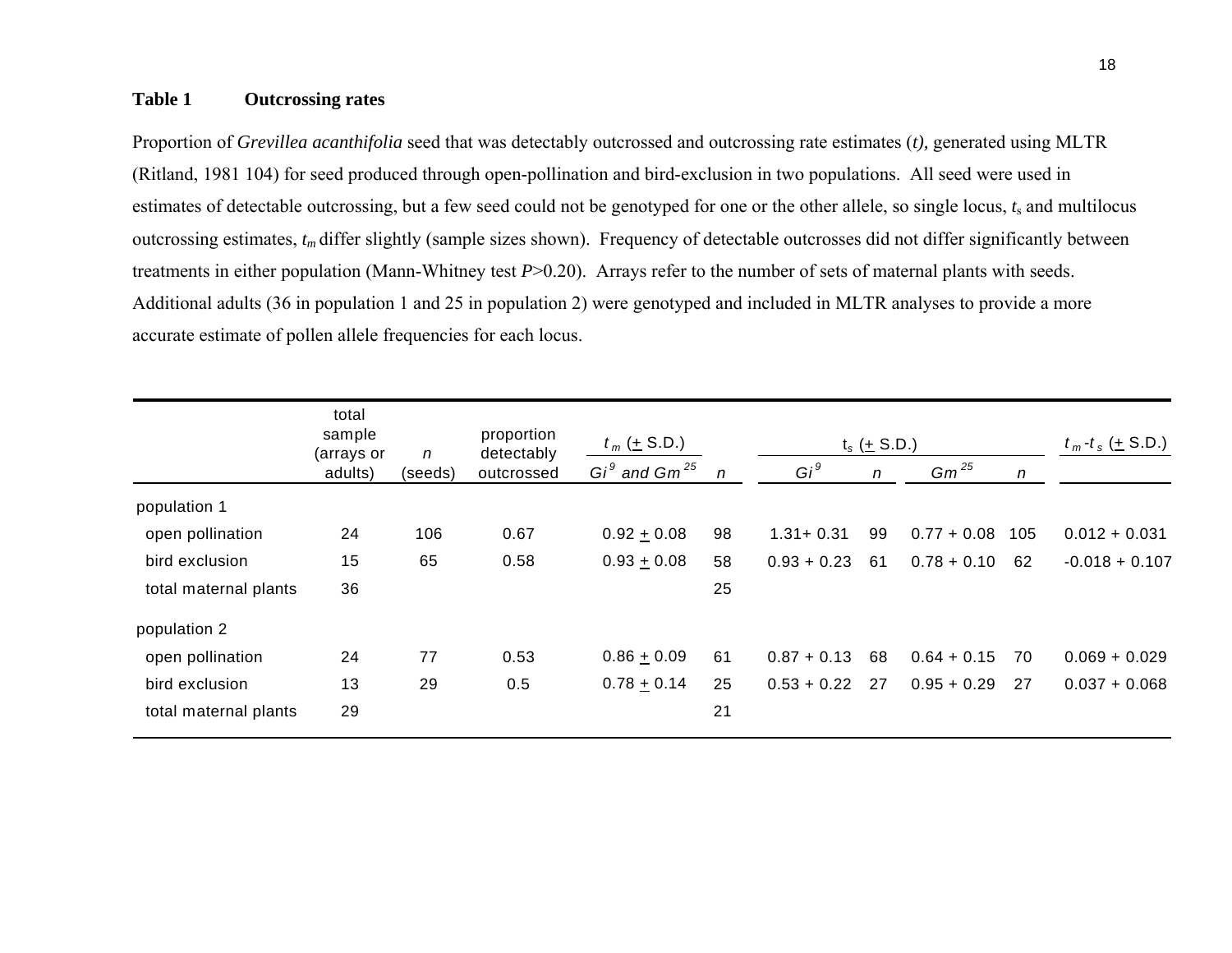#### *3.7 Random mating and population structure*

Our estimates of the indirect fixation index for adult plants in both populations were consistent with random mating (for  $Gm^{25}$  and  $Gi^9$  respectively,  $F_{IS}$ =-0.116 and 0.126 in population 1 and 0.105 and –0.114 for population 2).

The genetic structure of the adult populations were near what would be expected for Hardy-Weinberg equilibrium;  $F_{IS}$  was small and did not depart consistently from zero (Table 4). Tests based upon Markov chain resampling (using GENEPOP) also indicated that in all cases, adult genotype frequencies did not depart significantly from expectations for Hardy-Weinberg equilibrium (*P>*0.10). Although these tests are not direct measures of pollen movement, they indicate that inbreeding in previous generation(s) did not contribute significantly to the genetic population substructure of the current crop of adult plants.

**Table 4.** Observed heterozygosity (H<sub>0</sub>) in adults for two *Grevillea acanthifolia* populations, expected values for a population at Hardy –Weinberg equilibrium  $(H_E)$ , and the inbreeding coefficient  $(F_{IS} = H_0 - H_E/H_E)$ . *n* is the number of adults used in the estimates.

| population 1 |                 | $Gm^{25}$ | $Gi^9$   |
|--------------|-----------------|-----------|----------|
|              | $H_0$           | 0.719     | 0.804    |
|              | $H_E$           | 0.813     | 0.714    |
|              | $F_{\text{IS}}$ | $-0.116$  | 0.126    |
|              | $\sqrt{n}$      | 60        | 50       |
| population 2 |                 |           |          |
|              | $H_0$           | 0.756     | 0.628    |
|              | $H_E$           | 0.684     | 0.709    |
|              | $F_{\text{IS}}$ | 0.105     | $-0.114$ |
|              | n               | 44        | 40       |
|              |                 |           |          |

# **4. Discussion**

In our comparison of *Grevillea sphacelata* and *G. acanthifolia*, we found little evidence that bird-adapted pollination systems are disrupted by honey bees and insectadapted systems are not. Instead, honey bees appeared to severely restrict fruit set in *G.*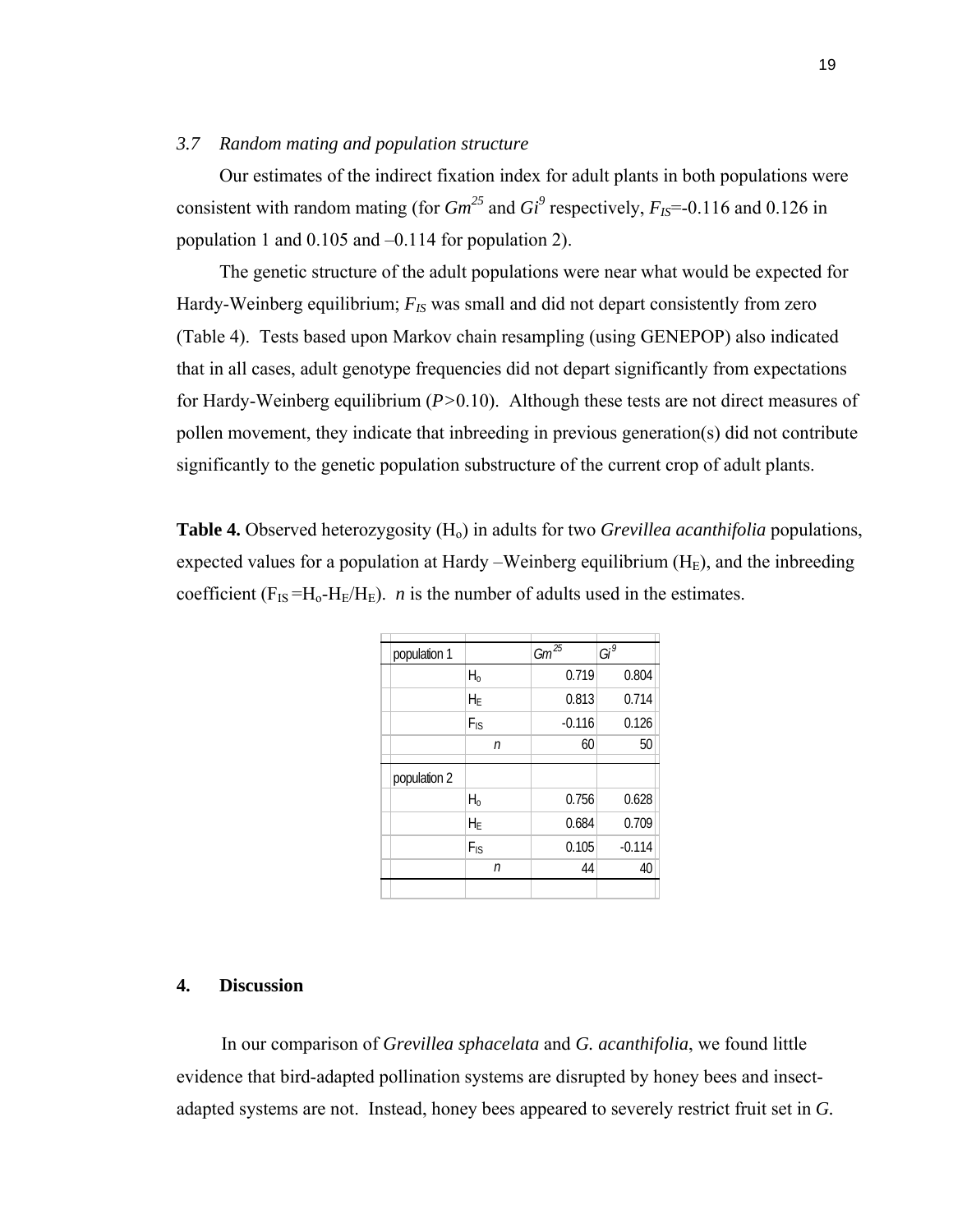*sphacelata* flowers, which are visited by variety of large native flies, bees and other insects, but had little detectable effect on reproductive success or inbreeding in the bird-adapted *G. acanthifolia.*

# *4.1 Grevillea sphacelata*

Although honey bees were 63 times more abundant on flowers than were other potential pollinators, they did not provide full pollination services to *G. sphacelata*. This counterintuitive outcome may have resulted from the interaction of honey bee-mediated geitonogamy (de Jong et al. 1993) and a self-incompatible breeding system. Cross pollinated *G. sphacelata* flowers produced on average 4-13 times more fruit than open pollination, which suggests that fruit production was limited by effective animal pollination. Honey bees always contacted the pollen presenter of *G. sphacelata* while foraging for nectar. Nevertheless, individual honey bees visiting flowers rarely accumulated visible pollen (5 of 880 visits) and typically visited 14 flowers on the same plant before flying to another nearby plant. The likelihood of honey bees transferring pollen to receptive flowers was probably further decreased by periodic grooming (Celebrezze pers. obs.; Thomson 1986). We would expect that pollination by native insects in the absence of honey bees would result in greater fruit set, because native insects would be much more likely to transfer pollen among plants.

The methodical behaviour of honey bees has been implicated in fruit set limitation in several other Australian plant species (Gross and Mackay 1998; Celebrezze 2002; Faulks 1999). If native insects were erratic and less frequent floral visitors, they might be expected to be more effective pollinators of a self-incompatible plant with long-lived flowers, such as *G. sphacelata*. An alternative (but not exclusive) hypothesis is that native pollinators have suffered from competition with honey bees, and their depressed populations are no longer providing effective pollination service. Both this and our preferred hypothesis could be tested through the removal of honey bees from study populations.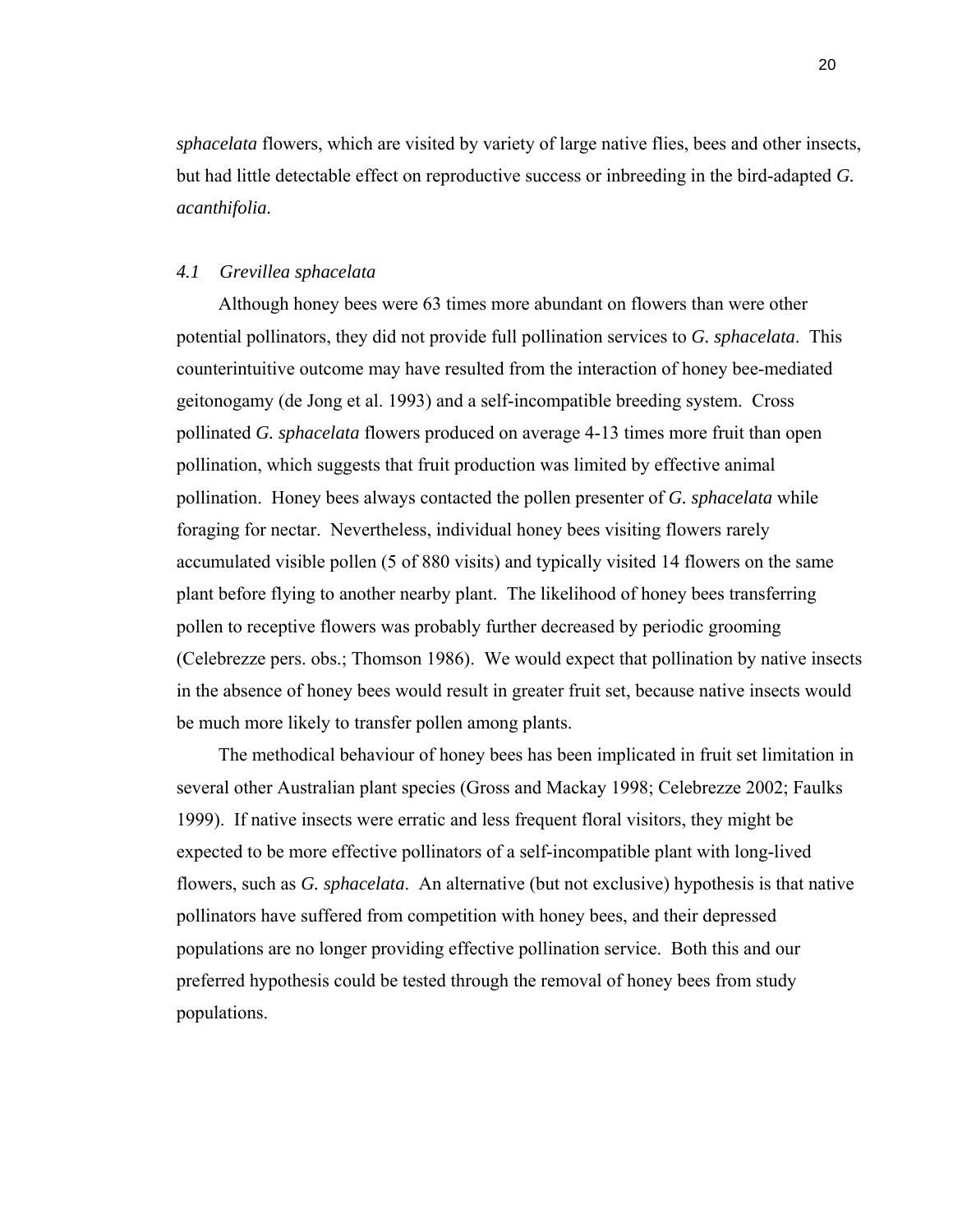#### *4.2 Grevillea acanthifolia*

The exclusion of birds from *G. acanthifolia* flowers did not measurably affect the quantity or quality of seed produced relative to that produced on open-pollinated flowers visited by birds and honey bees. This contrasts with the results of comparable experiments with *G. macleayana*, a self-compatible species with inflorescences nearly identical in morphology to *G. acanthifolia*. In *G. macleayana*, honey bees collected pollen but produced half the fruit set obtained through exposure to all potential pollinators (Vaughton 1996) and so reduced outcrossing (England et al. 2001). Our results do not support the hypothesis that honey bees should restrict fruit set and outcrossing in bird-adapted plants, but there are at least two other ways in which honey bees may be altering *G. acanthifolia* pollination systems; through interference effects, and through differences in pollen quality.

# *4.3 Interference effects*

Honey bees may remove large quantities of pollen and/or nectar, changing the frequency or effectiveness of bird visits. For example, Paton (1996) demonstrated that the sizes of bird territories increased with an increased abundance of honey bees; this kind of interference might decrease the frequency of bird visits to flowers, while increasing the movement distance among them. If such an effect were occurring in *G. acanthifolia*, we would have expected cross-pollination tests to result in greater fruit set than open pollination. Cross-pollination produced significantly lower fruit set than open pollination, which may have resulted from applying pollen to stigmas that were not receptive, or might indicate that resources available to the plant, rather than pollen, limited the fruit set of these inflorescences. Further cross-pollination tests could be performed by applying mixed pollen loads when stigmas are receptive.

### *4.4 Genetic assessment*

We found no difference in estimated multilocus outcrossing rates among seeds produced by open pollination or exclusion of birds. Outcrossing rates were very high regardless of treatment, supporting the view that pollinators are moving pollen among plants and there is little or no biparental inbreeding. The multilocus outcrossing estimates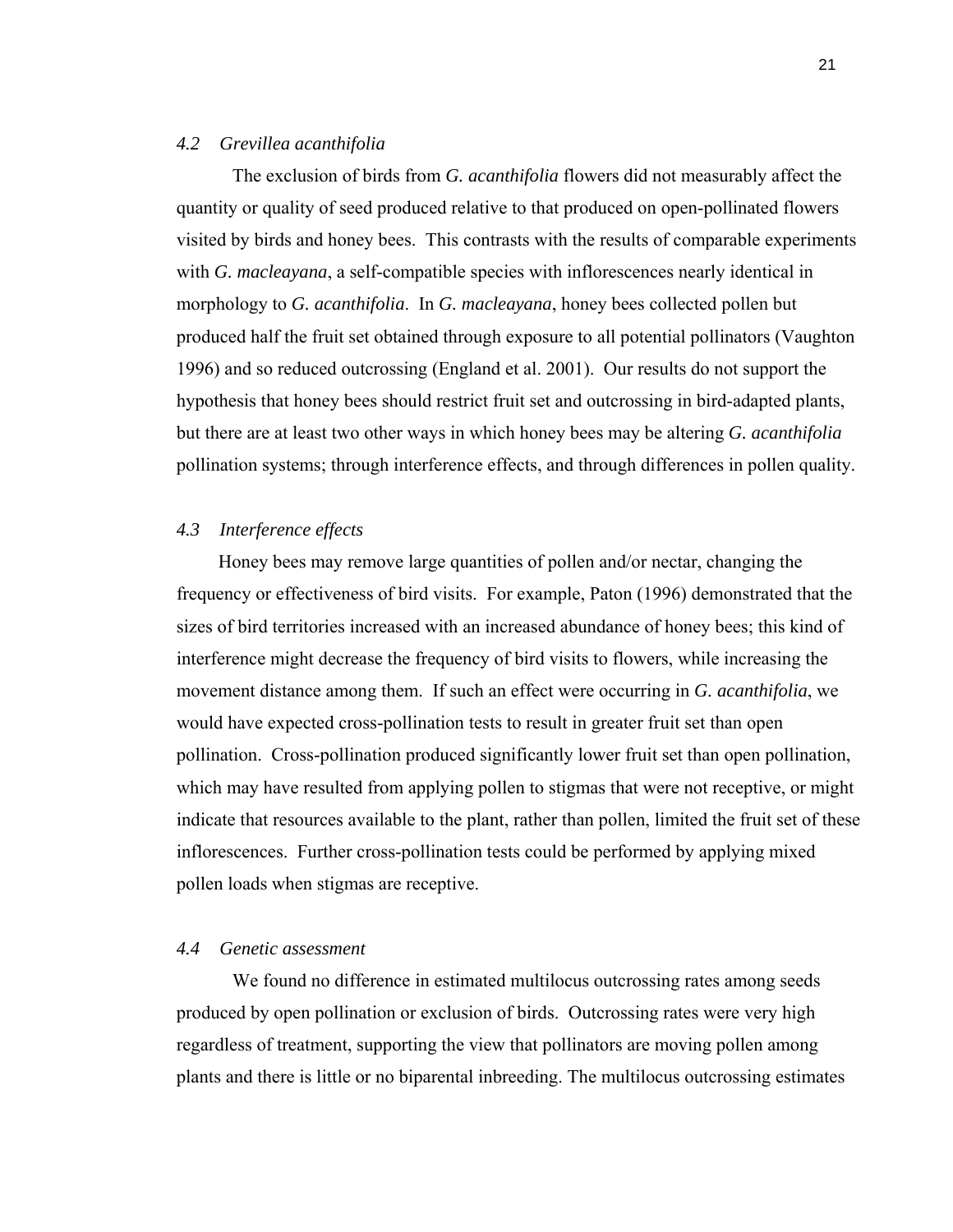are based upon the assumption that the loci are independently assorting, which is supported by the lack of evidence of biparental inbreeding (Table 3).

Although we sampled only one section of each of the two populations our sample was sufficient to produce relatively tight estimates of outcrossing for those sets of plants. In addition to sampling sufficient parents and their seed the critical issue in estimating outcrossing rates is to have good estimates of allele frequencies in the surrounding potential pollen donors. Our results suggest that our sampling achieved this aim be we concede that outcrossing rates may vary within each population. This may be especially true for population 1 which we estimate consists of approximately 1000 flowering plants but should be less of an issue for population 2 with only 100 plants.

Another potentially confounding factor was that we pooled results across seasons for genetic analysis (in order to obtain a reasonable sample size). This may have obscured real differences in genetic outcomes among seasons, if, for example, honey bees have inbreeding effects under conditions which vary temporally. For example, nectar flows may be different in drought years than in wetter years, and honey bee behaviour is known to vary depending upon nectar quality and volume (Wells and Wells 1986). By pooling results across years, any such effects would be obscured by results of years when honey bee behaviour was different. Although no such difference is apparent in our study (Fig. 3), our samples sizes were small.

Although we believe that the assumptions of the multilocus estimation procedure have been satisfied, the differences in allele frequencies observed among adults and openpollinated seed for  $Gm^{25}$  may have resulted from the adult allele frequencies being unrepresentative of the population as a whole. For this locus, the pollen pool included two alleles not detected in the adult population. This is not surprising, since the majority of adult plants were not genotyped. Future studies using more powerful genetic assessment, such as paternity analysis using more loci, could assess the movement of individual pollen grains to determine whether there are differences in the distance pollen is moved by different suites of pollinators.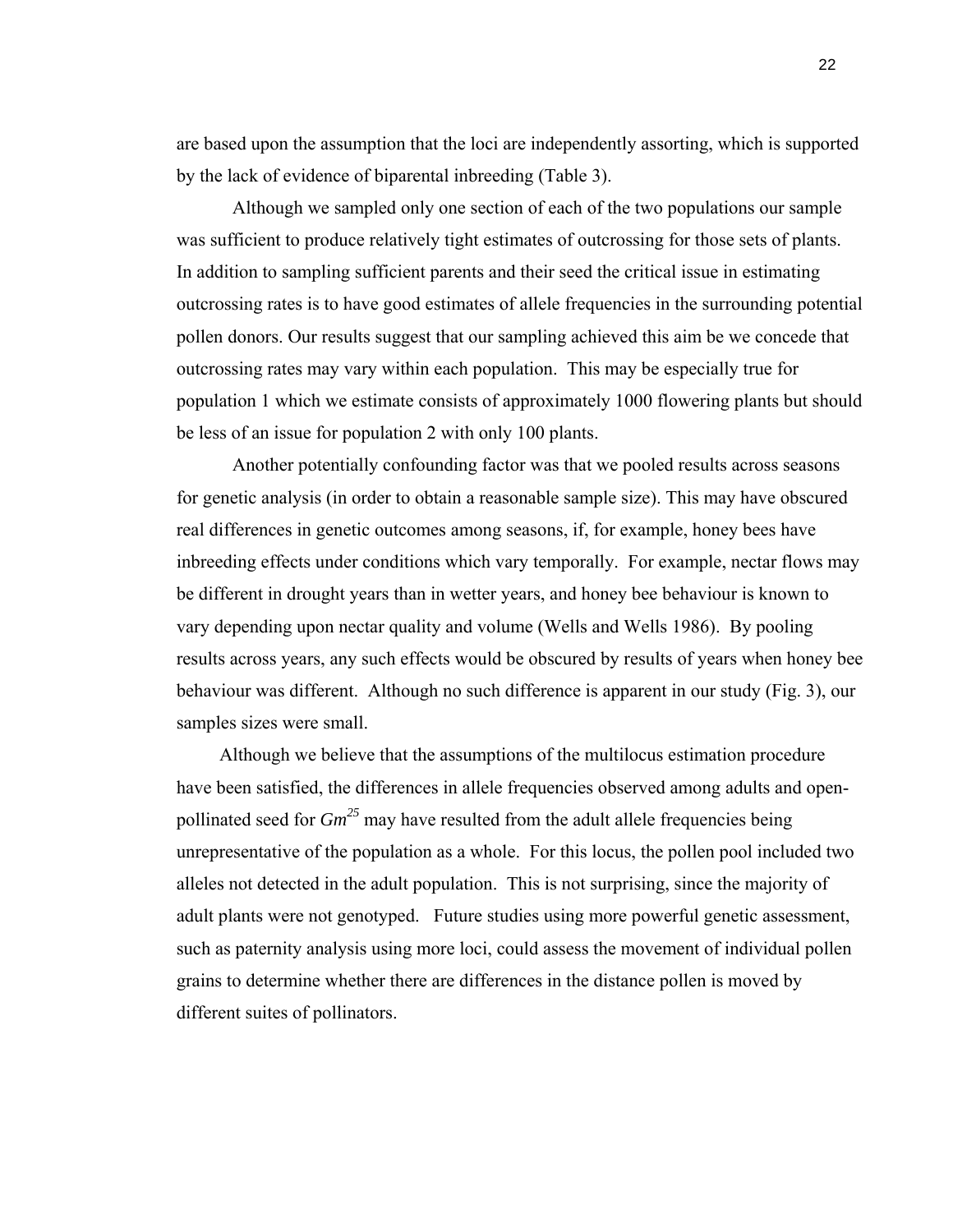#### *4.5 Significance for plant conservation*

This study demonstrates, through experimental comparison of two closely related plant species, that apparent floral adaptations alone do not determine the effects of honey bees on fruit set and seed quality in *Grevillea acanthifolia* and *G. sphacelata*. There is nevertheless still a need to identify general characteristics of Australian plants which might make them vulnerable to negative effects of honey bees. Such general characteristics would help identify specific management actions for plant species at risk from honey bees, without inappropriately limiting the economic benefits of domestic honey bees or going to great expense to remove feral honey bees unnecessarily. In our view, further study of potential honey bee effects should focus on the role of breeding systems to test the hypothesis that honey bees limit the fruit set of self-incompatible species but not species with mixed breeding systems. An ideal model for such a study would be a plant species which has both self-incompatible and self-compatible populations, and from which honey bees collect pollen. Comparing sites from which feral honey bees were removed with sites where honey bees are abundant would greatly strengthen such comparisons. We would expect other plant life history characteristics to interact negatively with honey bee effects, including an inability of adult plants to survive fires, short seed viability, and long juvenile period, thus having important ramifications for the conservation of Australian plant species. Precautionary options for managers and policy makers would be to control or eliminate feral honey bees and restrict domestic honey bees in some populations of all plant species visited by honey bees. For example, some plans of management for National Parks in New South Wales have identified feral honey bee control as a management priority. The results of this study demonstrate the importance of testing the assumptions of such management actions. Considering the expense of honey bee removal, implementation of this management priority where it has been identified should be coordinated with pre- and postimplementation ecological studies. In addition to comparative studies of plant species, insect population and behaviour studies might shed more light on the resilience native pollination systems following changes in honey bee populations.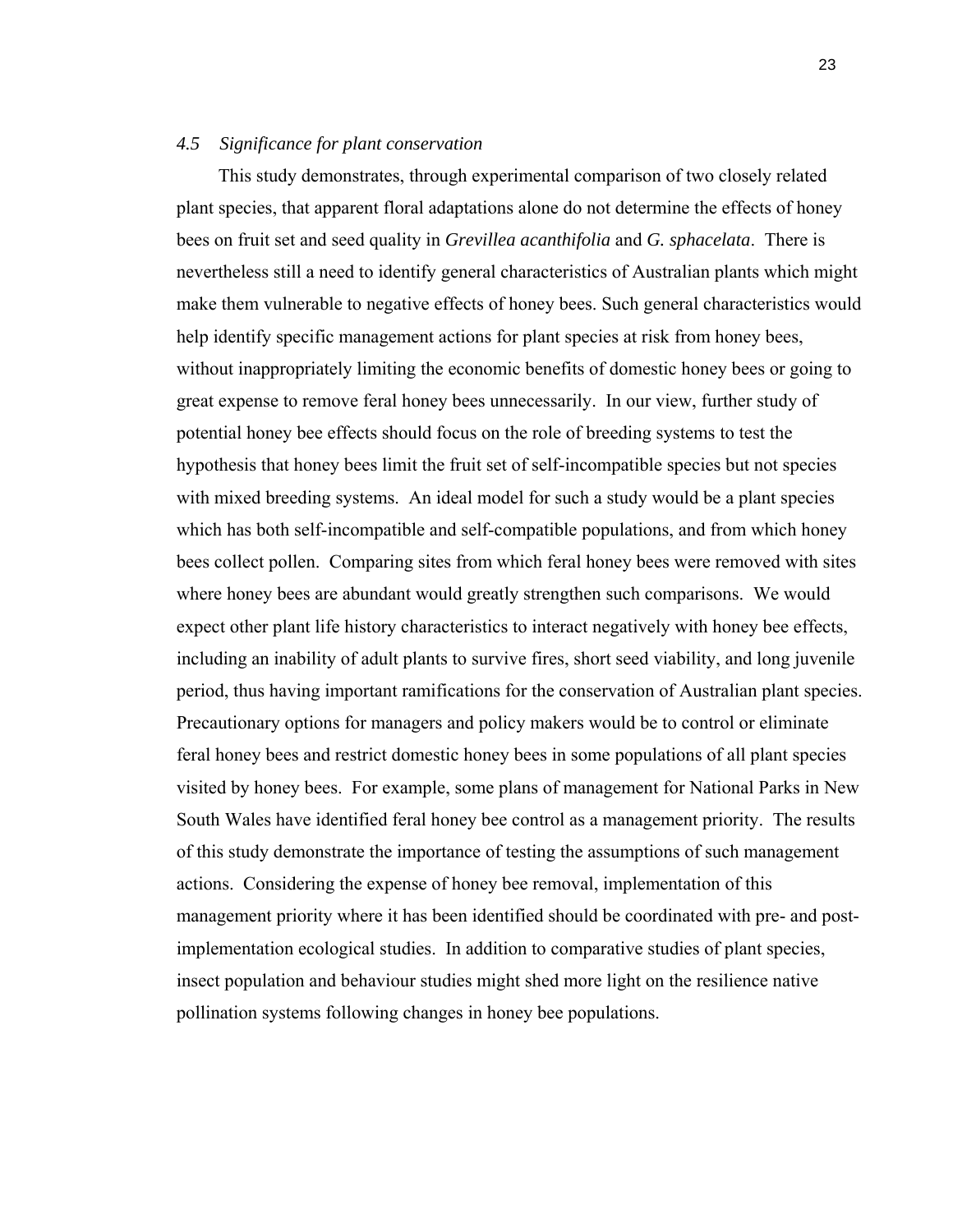#### **REFERENCES**

- Armstrong JA 1979 Biotic pollination mechanisms in the Australian flora a review. New Zeal J Bot 17:467-508.
- Ayre DJ, RJ Whelan 1989 Factors controlling fruit set in hermaphroditic plants: studies in the Australian Proteaceae. Trends in Ecology and Evolution 4:267-272.
- Ayre DJ, RJ Whelan, A Reid 1994 Unexpectedly high levels of selfing in the Australian shrub *Grevillea barklyana* (Proteaceae). Heredity 72:168-174.
- Briggs J, J Leigh 1996 Rare and Threatened Australian Plants. CSIRO, Melbourne, VIC Australia. 278 pp.
- Carthew SM, RJ Goldingay 1997 Non-flying mammals as pollinators. Trends in Ecology and Evolution 12:104-108.
- Celebrezze TM, DC Paton 2004 Do introduced honeybees (*Apis mellifera*, Hymenoptera) provide full pollination service to bird-adapted Australian plants with small flowers? An experimental study of *Brachyloma ericoides* (Epacridaceae). Aust Ecol 29:129- 136.
- Collins BG, T Rebelo 1987 Pollination biology of the Proteaceae in Australia and southern Africa. Aust J Ecol 12:387-421.
- CSIRO 1995 Flora of Australia. Vol. 16 Elaeagnaceae, Proteaceae 1. CSIRO, Canberra. 522 pp.
- de Jong TJ, NM Waser, PGL Kinkhamer 1993 Geitonogamy: the neglected side of selfing. Trends in Ecology and Evolution 8:321-325.
- England, PR, DJ Ayre, RJ Whelan 1999 Microsatellites in the Australian shrub *Grevillea macleayana* (Proteaceae). Molecular Ecology 8:685-702.
- England PR, F Beynon, DJ Ayre, RJ Whelan 2001 A molecular genetic assessment of mating-system variation in a naturally bird-pollinated shrub: contributions from birds and introduced honey bees. Conservation Biology 15:1645-1655.
- Faulks M 1999 Reproductive Ecology of *Correa baeuerlenii*. Honours thesis. University of Wollongong, Wollongong, NSW Australia.
- Ford HA, DC Paton, N Forde 1979 Birds as pollinators of Australian plants. New Zeal J Bot 17:509-519.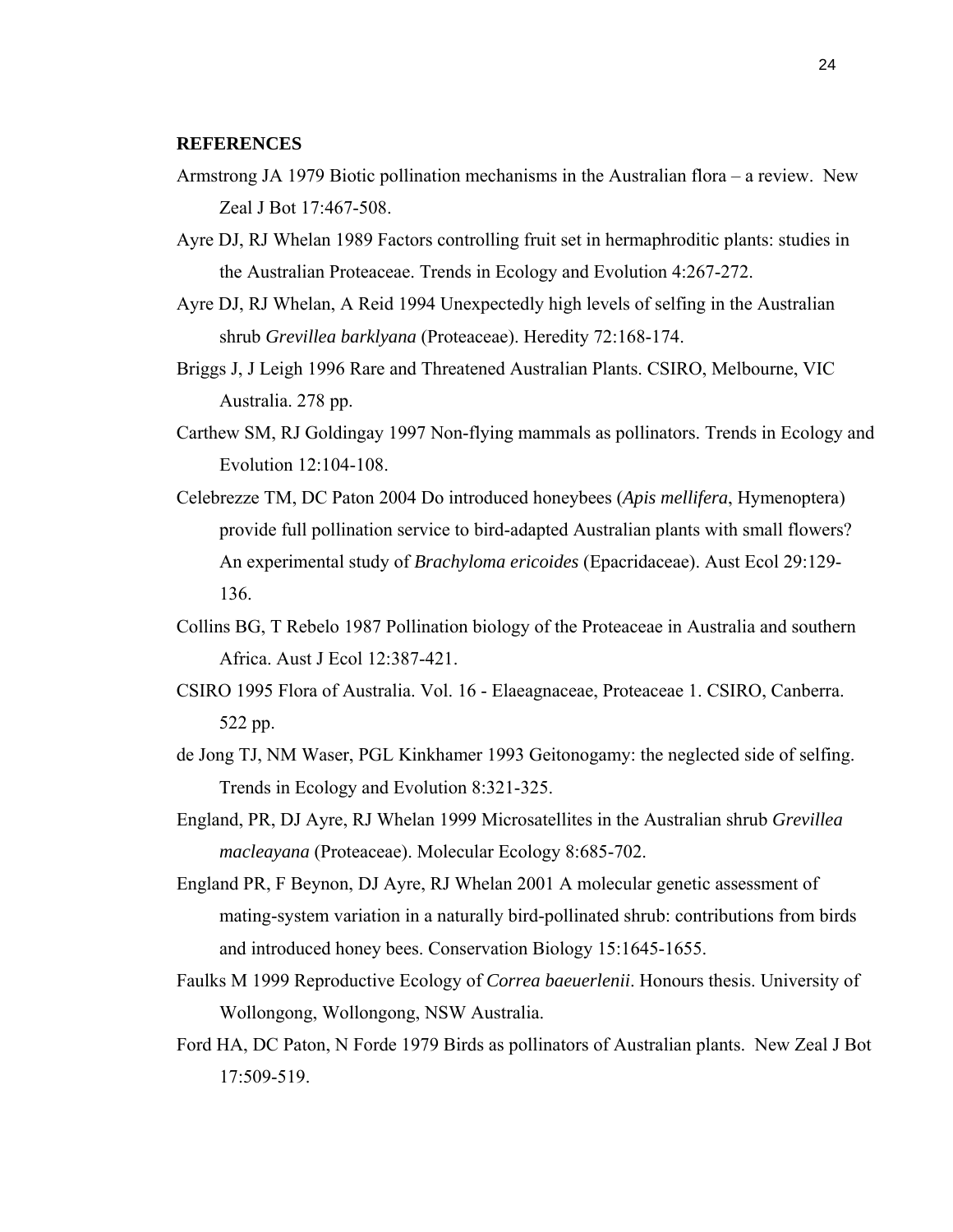- Ford HA, DC Paton 1986 The Dynamic Partnership: birds and plants in Southern Australia. Adelaide, SA Australia.
- Gibbs DMH, IF Muirhead 1998 The economic value and environmental impact of the Australian beekeeping industry. A report prepared for the Australian beekeeping industry. http://www.honey bee.com.au/Library/gibsmuir.html.
- Gould SJ, ES Vrba 1982 Exaptation a missing term in the science of form. Paleobiology  $8:4-15$ .
- Goldingay RL, SM Carthew 1998 Breeding and mating systems of Australian Proteaceae. Aust J Bot 46:421-437.
- Gross CL, D Mackay 1998 Honey bees reduce fitness in the pioneer shrub *Melastoma affine* (Melastomataceae). Biological Conservation. 86:169-178.
- Higham, PK, PB McQuillan 2000 *Cyathodes divaricata* (Epacridaceae) first record of a bird-pollinated dioecious plant in the Australian flora. Aust J Bot 48:93-99.
- Hoebee SE 2002 Conservation genetics of the endangered shrub *Grevillea iaspicula* McGill (Proteaceae), PhD diss., Australian National University, ACT.
- Llorens T 2004 Conservation genetics and ecology of two rare *Grevillea* species, PhD diss., University of Wollongong, Wollongong, NSW Australia.
- Michener CD 1965 A classification of the bees of the Australian and South Pacific regions. Bull Am Mus Nat His 130:1-62.
- Oldroyd BP 1998 Controlling feral honey bee, *Apis mellifera* L. (Hymenoptera: Apidae), populations in Australia: methodologies and costs. Aust J Entomology 37:97-100.
- Paton DC 1985 Food supply, population structure, and behaviour of New Holland honeyeaters *Phylidonyris novaehollandiae* in woodland near Horsham, Victoria. Pages 219-230 *in* A Keast, HF Recher, H Ford, D Saunders, eds. Birds of Eucalypt Forests and Woodlands: Ecology, Conservation and Management. Surrey Beatty and Sons, Sydney.
- Paton DC 1986. Evolution of bird pollination in Australia. Pages 32-41 *in* HA Ford, DC Paton, eds. The Dynamic Partnership: Birds and Plants in Southern Australia. South Australian Government Printer, Adelaide.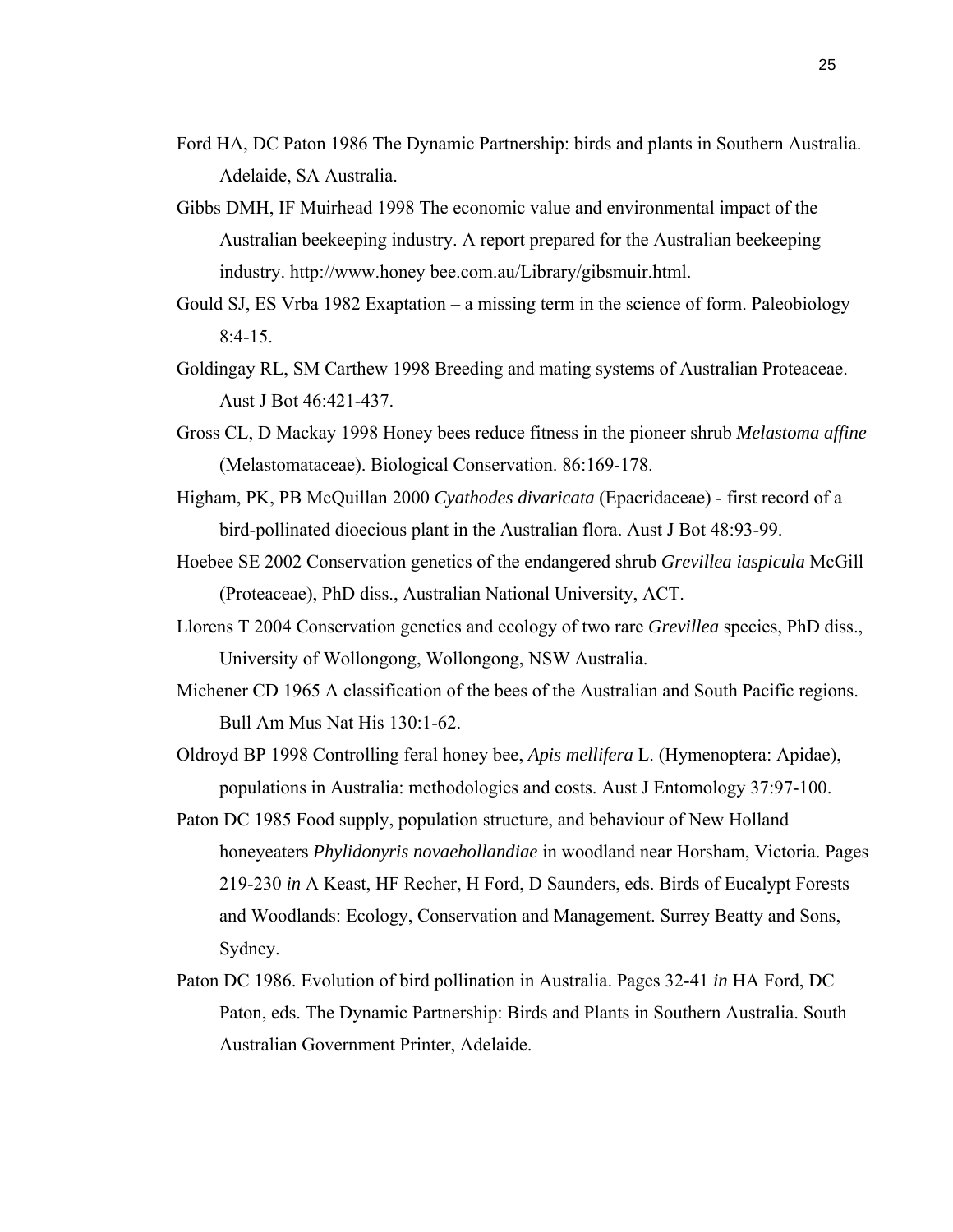- Paton DC 1990 *Budgets for the use of floral resources in mallee heath*. Pages 189-193 *in* JC Nobel, PJ Joss, GK Jones, eds. The Mallee Lands: a Conservation Perspective. CSIRO, Canberra.
- Paton DC 1993 Honey bees *Apis mellifera* in the Australian environment. Does *Apis mellifera* disrupt or benefit native biota? Bioscience 43:95-103.
- Paton DC 1996 Overview of feral and managed honey bees in Australia: distribution, abundance, extent of interactions with native biota, evidence of impacts and future research. Australian Nature Conservation Agency, Canberra. 71 pp.
- Paton DC 1997 Honey bees *Apis mellifera* and the disruption of plant-pollinator systems in Australia. The Victorian Naturalist 114:23-29.
- Paton DC 2000 Disruption of bird-plant pollination systems in Southern Australia. Conservation Biology 14:1232-1234.
- Pyke GH 1999 The introduced honey bee *Apis mellifera* and the Precautionary Principle: reducing the conflict. Aust Zool 31:181-186.
- Raymond M, F Rousset 1995 GENEPOP (version 1.2): population genetics software for exact tests and ecumenicism. J Heredity 86:248-249.
- Richardson MBG, DJ Ayre, RJ Whelan 2000 Pollinator behaviour, mate choice and the realised mating system of *Grevillea mucronulata* and *Grevillea sphacelata*. Aust J Bot 48:357-366.
- Ritland K 2002 Extensions of models for the estimation of mating systems using n independent loci. Heredity 88:221-228.
- Stebbins GL 1974 Flowering Plants: Evolution Above the Species Level, Belknap Press, Cambridge. 399 pp.
- Taylor G, RJ Whelan 1988 Can honey bees pollinate *Grevillea*? Aust Zool 24:193-196.
- Thomson JD 1986 Pollen transport and deposition by bumble bees in *Erythronium*: Influences of floral nectar and bee grooming. J Ecol 74:329-341.
- Vaughton G 1992 Effectiveness of nectarivorous birds and honey bee as pollinators of *Banksia spinulosa* (Proteaceae). Aust J Ecol 17:43-50.
- Vaughton G 1996 Pollination disruption by European honey bees in the Australian pollinated shrub *Grevillea barklyana* (Proteaceae). Plant Syst Evol 200:89-100.